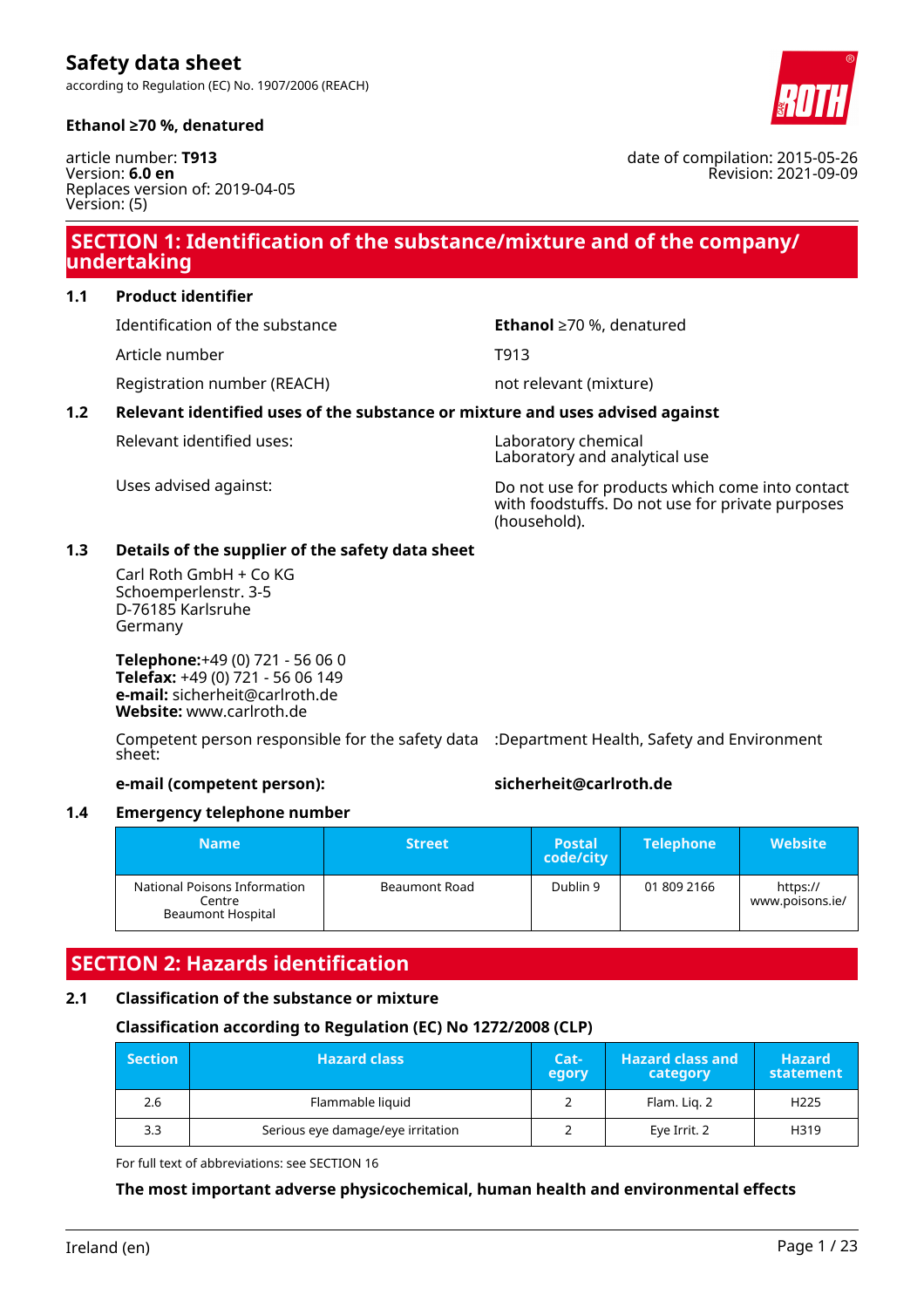according to Regulation (EC) No. 1907/2006 (REACH)

### **Ethanol ≥70 %, denatured**

article number: **T913**

The product is combustible and can be ignited by potential ignition sources.

### **2.2 Label elements**

# **Labelling according to Regulation (EC) No 1272/2008 (CLP)**

**Signal word Danger**

### **Pictograms**

GHS02, GHS07



### **Hazard statements**

| H <sub>225</sub> | Highly flammable liquid and vapour |
|------------------|------------------------------------|
| H319             | Causes serious eye irritation      |

#### **Precautionary statements**

#### **Precautionary statements - prevention**

P210 Keep away from heat, hot surfaces, sparks, open flames and other ignition sources. No smoking P233 Keep container tightly closed

#### **Precautionary statements - response**

P305+P351+P338 IF IN EYES: Rinse cautiously with water for several minutes. Remove contact lenses, if present and easy to do. Continue rinsing

#### **Labelling of packages where the contents do not exceed 125 ml**

Signal word: **Danger**

Symbol(s)



#### **2.3 Other hazards**

**Results of PBT and vPvB assessment**

This mixture does not contain any substances that are assessed to be a PBT or a vPvB.

# **SECTION 3: Composition/information on ingredients**

**3.1 Substances**

not relevant (mixture)

**3.2 Mixtures**

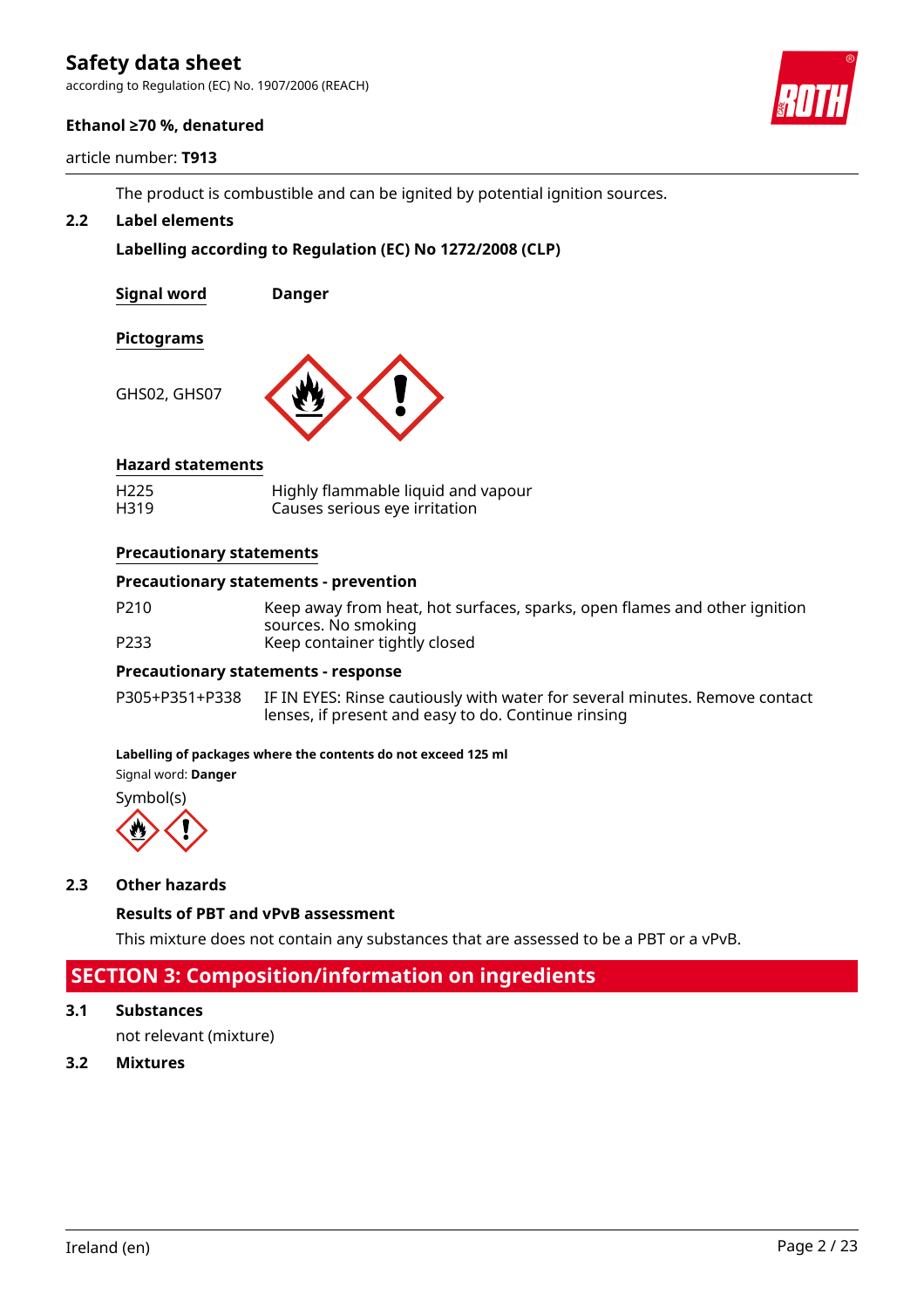according to Regulation (EC) No. 1907/2006 (REACH)

### **Ethanol ≥70 %, denatured**

article number: **T913**



| <b>Description of the mixture</b> |                                            |         |                                                                |                   |                        |  |  |  |
|-----------------------------------|--------------------------------------------|---------|----------------------------------------------------------------|-------------------|------------------------|--|--|--|
| <b>Name of sub-</b><br>stance     | <b>Identifier</b>                          | Wt%     | <b>Classification acc. to</b><br><b>GHS</b>                    | <b>Pictograms</b> | <b>Notes</b>           |  |  |  |
| Ethanol                           | CAS No<br>64-17-5                          | 70      | Flam. Liq. 2 / H225<br>Eye Irrit. 2 / H319                     |                   | GHS-HC<br>IARC: 1      |  |  |  |
|                                   | EC No<br>200-578-6                         |         |                                                                |                   |                        |  |  |  |
|                                   | Index No<br>603-002-00-5                   |         |                                                                |                   |                        |  |  |  |
|                                   | REACH Reg. No<br>01-2119457610-<br>43-xxxx |         |                                                                |                   |                        |  |  |  |
| 2-Propanol                        | CAS No<br>$67 - 63 - 0$                    | $1 - 2$ | Flam. Liq. 2 / H225<br>Eye Irrit. 2 / H319<br>STOT SE 3 / H336 |                   | GHS-HC                 |  |  |  |
|                                   | EC No<br>200-661-7                         |         |                                                                |                   |                        |  |  |  |
|                                   | Index No<br>603-117-00-0                   |         |                                                                |                   |                        |  |  |  |
|                                   | REACH Reg. No<br>01-2119457558-<br>25-xxxx |         |                                                                |                   |                        |  |  |  |
| 2-Butanone                        | CAS No<br>78-93-3                          | $1 - 2$ | Flam. Liq. 2 / H225<br>Eye Irrit. 2 / H319<br>STOT SE 3 / H336 |                   | GHS-HC<br><b>IOELV</b> |  |  |  |
|                                   | EC No<br>201-159-0                         |         | <b>EUH066</b>                                                  |                   |                        |  |  |  |
|                                   | Index No<br>606-002-00-3                   |         |                                                                |                   |                        |  |  |  |
|                                   | REACH Reg. No<br>01-2119457290-<br>43-xxxx |         |                                                                |                   |                        |  |  |  |
| <b>Bitrex</b>                     | CAS No<br>3734-33-6                        | < 0,1   | Acute Tox. 4 / H302                                            |                   |                        |  |  |  |

**Notes**

GHS-HC: Harmonised classification (the classification of the substance corresponds to the entry in the list according to 1272/ 2008/EC, Annex VI)

IARC: 1: IARC group 1: carcinogenic to humans (International Agency for Research on Cancer) IOELV: Substance with a community indicative occupational exposure limit value

| Name of sub-<br>stance | <b>Identifier</b>   | <b>Specific Conc. Limits</b> | <b>M-Factors</b>         | <b>ATE</b>  | <b>Exposure</b><br>route |
|------------------------|---------------------|------------------------------|--------------------------|-------------|--------------------------|
| <b>Bitrex</b>          | CAS No<br>3734-33-6 | $\overline{\phantom{0}}$     | $\overline{\phantom{a}}$ | 584 $mg/kq$ | oral                     |

For full text of abbreviations: see SECTION 16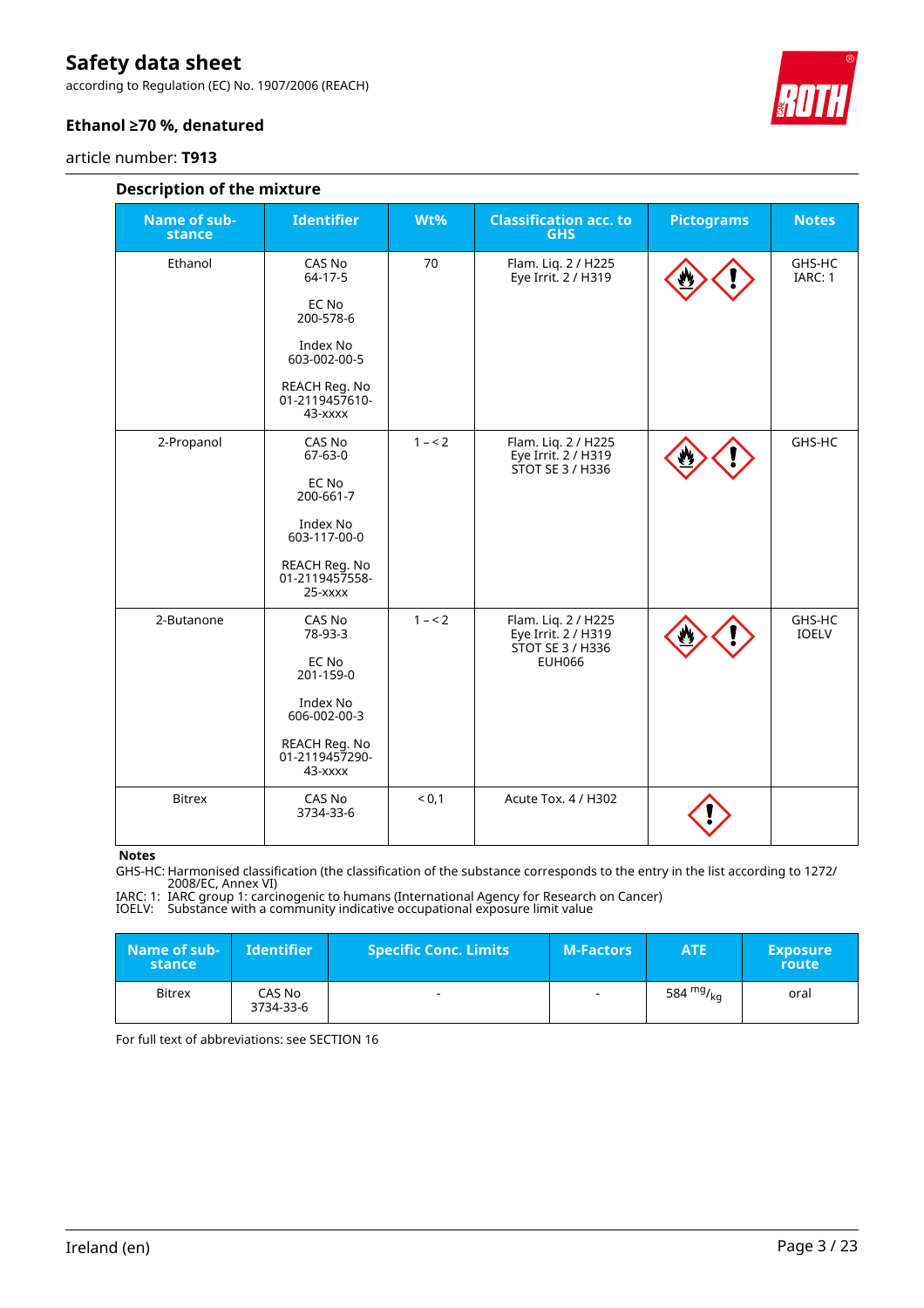according to Regulation (EC) No. 1907/2006 (REACH)



#### **Ethanol ≥70 %, denatured**

article number: **T913**

# **SECTION 4: First aid measures**

#### **4.1 Description of first aid measures**



#### **General notes**

Take off contaminated clothing.

#### **Following inhalation**

Provide fresh air. In all cases of doubt, or when symptoms persist, seek medical advice.

#### **Following skin contact**

Rinse skin with water/shower. In all cases of doubt, or when symptoms persist, seek medical advice.

#### **Following eye contact**

Irrigate copiously with clean, fresh water for at least 10 minutes, holding the eyelids apart. In case of eye irritation consult an ophthalmologist.

#### **Following ingestion**

Rinse mouth. Call a doctor if you feel unwell.

#### **4.2 Most important symptoms and effects, both acute and delayed**

Irritation, Nausea, Vomiting, Abdominal pain, Breathing difficulties, Vertigo, Drowsiness, Narcosis, Loss of righting reflex, and ataxia

# **4.3 Indication of any immediate medical attention and special treatment needed**

none

# **SECTION 5: Firefighting measures**

#### **5.1 Extinguishing media**



#### **Suitable extinguishing media**

co-ordinate firefighting measures to the fire surroundings water spray, alcohol resistant foam, dry extinguishing powder, BC-powder, carbon dioxide (CO<sub>2</sub>)

#### **Unsuitable extinguishing media**

water jet

#### **5.2 Special hazards arising from the substance or mixture**

Combustible. In case of insufficient ventilation and/or in use, may form flammable/explosive vapourair mixture. Solvent vapours are heavier than air and may spread along floors. Places which are not ventilated, e.g. unventilated below ground level areas such as trenches, conduits and shafts, are particularly prone to the presence of flammable substances or mixtures. Vapours may form explosive mixtures with air.

#### **Hazardous combustion products**

In case of fire may be liberated: Nitrogen oxides (NOx), Carbon monoxide (CO), Carbon dioxide (CO₂), May produce toxic fumes of carbon monoxide if burning.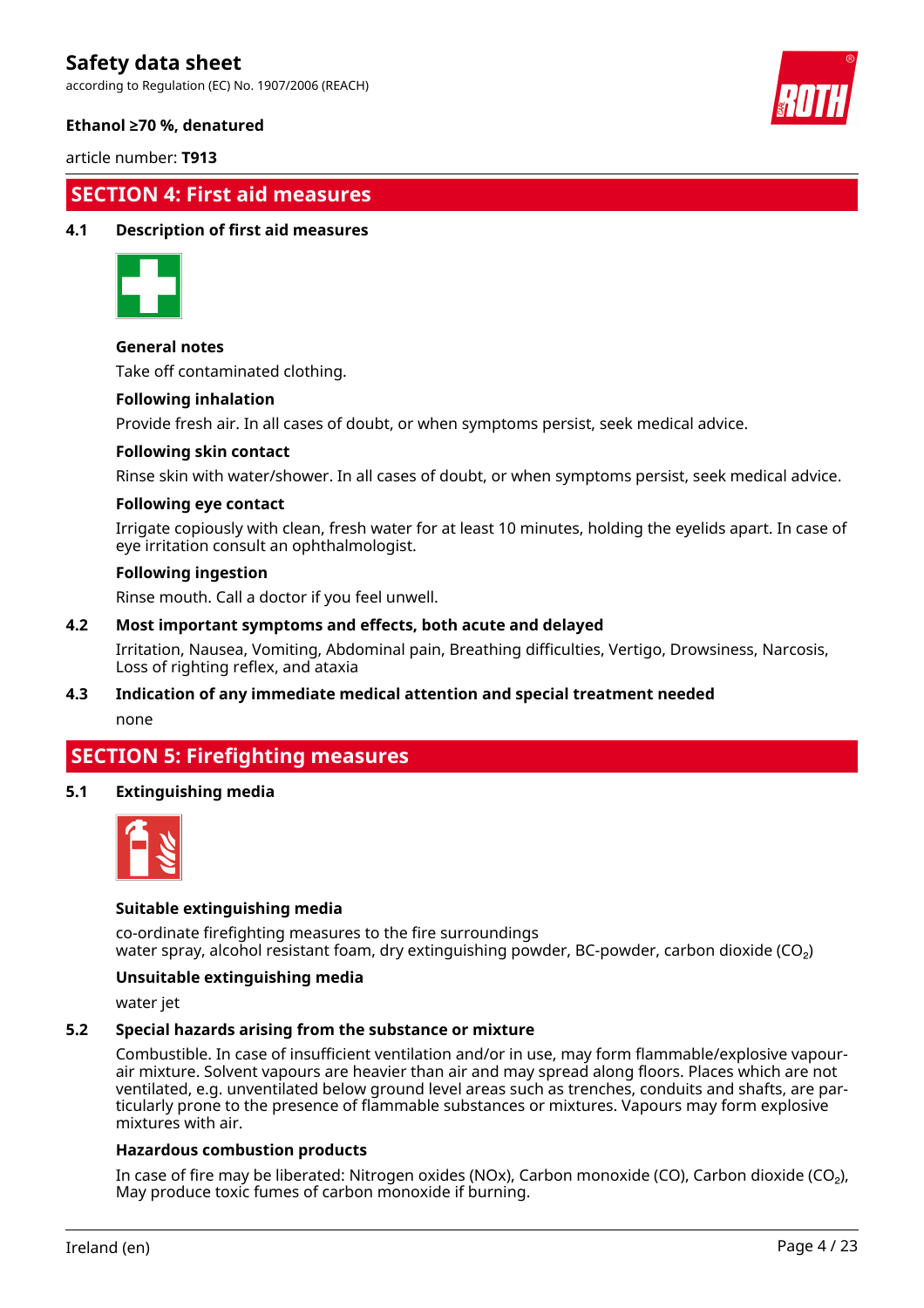according to Regulation (EC) No. 1907/2006 (REACH)



### **Ethanol ≥70 %, denatured**

article number: **T913**

### **5.3 Advice for firefighters**

In case of fire and/or explosion do not breathe fumes. Fight fire with normal precautions from a reasonable distance. Wear self-contained breathing apparatus.

# **SECTION 6: Accidental release measures**

**6.1 Personal precautions, protective equipment and emergency procedures**



#### **For non-emergency personnel**

Avoid contact with skin, eyes and clothes. Do not breathe vapour/spray. Avoidance of ignition sources.

#### **6.2 Environmental precautions**

Keep away from drains, surface and ground water. Danger of explosion.

### **6.3 Methods and material for containment and cleaning up**

#### **Advice on how to contain a spill**

Covering of drains.

#### **Advice on how to clean up a spill**

Absorb with liquid-binding material (sand, diatomaceous earth, acid- or universal binding agents).

#### **Other information relating to spills and releases**

Place in appropriate containers for disposal. Ventilate affected area.

#### **6.4 Reference to other sections**

Hazardous combustion products: see section 5. Personal protective equipment: see section 8. Incompatible materials: see section 10. Disposal considerations: see section 13.

# **SECTION 7: Handling and storage**

# **7.1 Precautions for safe handling**

Provision of sufficient ventilation.

#### **Measures to prevent fire as well as aerosol and dust generation**



Keep away from sources of ignition - No smoking.

Take precautionary measures against static discharge. Due to danger of explosion, prevent leakage

of vapours into cellars, flues and ditches.

#### **Advice on general occupational hygiene**

Wash hands before breaks and after work. Keep away from food, drink and animal feedingstuffs. When using do not smoke.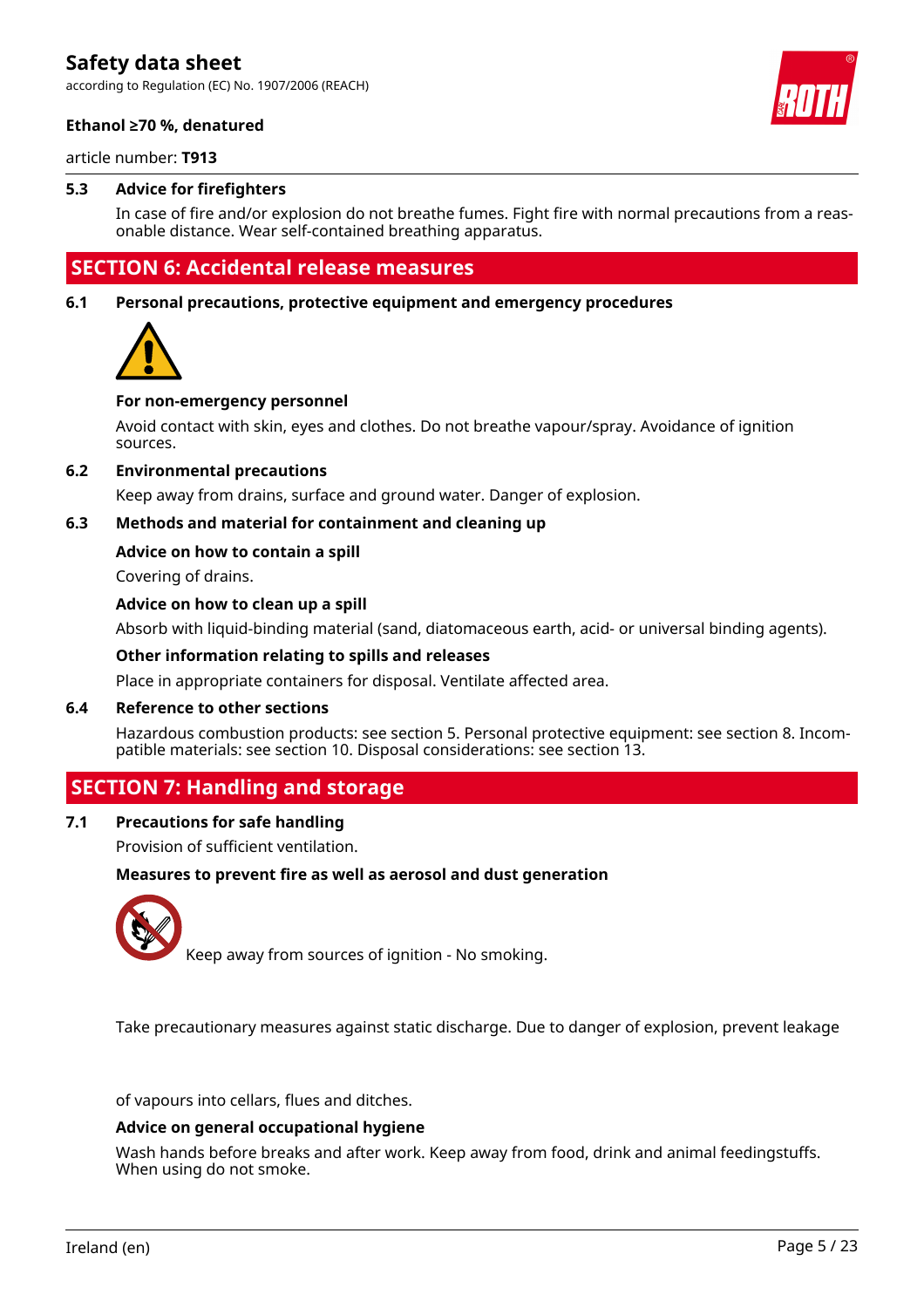according to Regulation (EC) No. 1907/2006 (REACH)

#### **Ethanol ≥70 %, denatured**

article number: **T913**



# **7.2 Conditions for safe storage, including any incompatibilities** Store in a well-ventilated place. Keep container tightly closed. Protect from sunlight.

**Incompatible substances or mixtures**

Observe hints for combined storage.

### **Consideration of other advice:**

Ground/bond container and receiving equipment.

### **Ventilation requirements**

Use local and general ventilation.

### **Specific designs for storage rooms or vessels**

Recommended storage temperature: 15 – 25 °C

### **7.3 Specific end use(s)**

No information available.

# **SECTION 8: Exposure controls/personal protection**

#### **8.1 Control parameters**

### **National limit values**

# **Occupational exposure limit values (Workplace Exposure Limits)**

| Cou<br>ntr<br>У | <b>Name of agent</b>         | <b>CAS No</b> | Identi-<br>fier | <b>TW</b><br>A<br>[pp<br>m | <b>TWA</b><br>$\mathsf{[mq]}$<br>m <sup>3</sup> | <b>STE</b><br>L.<br>[pp<br>m] | <b>STEL</b><br>$\mathsf{[mq]}$<br>m <sup>3</sup> | <b>Ceil</b><br>ing-<br><b>[pp]</b><br>m] | Ceil-<br>ing-C<br>[mq]<br>$m3$ ] | Nota-<br>tion | <b>Source</b>              |
|-----------------|------------------------------|---------------|-----------------|----------------------------|-------------------------------------------------|-------------------------------|--------------------------------------------------|------------------------------------------|----------------------------------|---------------|----------------------------|
| EU              | ethyl methyl ketone          | 78-93-3       | <b>IOELV</b>    | 200                        | 600                                             | 300                           | 900                                              |                                          |                                  |               | 2000/39/<br>EC             |
| IE              | ethanol                      | 64-17-5       | OELV            |                            |                                                 | 1.00<br>0                     |                                                  |                                          |                                  |               | S.I. No.<br>619 of<br>2001 |
| IE              | isopropyl alcohol            | $67 - 63 - 0$ | <b>OELV</b>     | 200                        |                                                 | 400                           |                                                  |                                          |                                  |               | S.I. No.<br>619 of<br>2001 |
| IE              | ethyl methyl ketone<br>(MEK) | 78-93-3       | <b>OELV</b>     | 200                        | 600                                             | 300                           | 900                                              |                                          |                                  |               | S.I. No.<br>619 of<br>2001 |

**Notation**<br>Ceiling-C

Ceiling-C Ceiling value is a limit value above which exposure should not occur

STEL Short-term exposure limit: a limit value above which exposure should not occur and which is related to a 15 minute period (unless otherwise specified)

TWA Time-weighted average (long-term exposure limit): measured or calculated in relation to a reference period of 8 hours time-weighted average (unless otherwise specified)

| <b>Relevant DNELs of components of the mixture</b> |               |               |                             |                                                 |                   |                               |  |  |
|----------------------------------------------------|---------------|---------------|-----------------------------|-------------------------------------------------|-------------------|-------------------------------|--|--|
| Name of sub-<br>stance                             | <b>CAS No</b> | End-<br>point | <b>Threshol</b><br>d level. | <b>Protection</b><br>goal, route of<br>exposure | Used in           | <b>Exposure time</b>          |  |  |
| Ethanol                                            | 64-17-5       | DNEL          | 1.900 mg/<br>m <sup>3</sup> | human, inhalat-<br>ory                          | worker (industry) | acute - systemic<br>effects   |  |  |
| Ethanol                                            | 64-17-5       | DNEL          | 343 mg/kg                   | human, dermal                                   | worker (industry) | chronic - systemic<br>effects |  |  |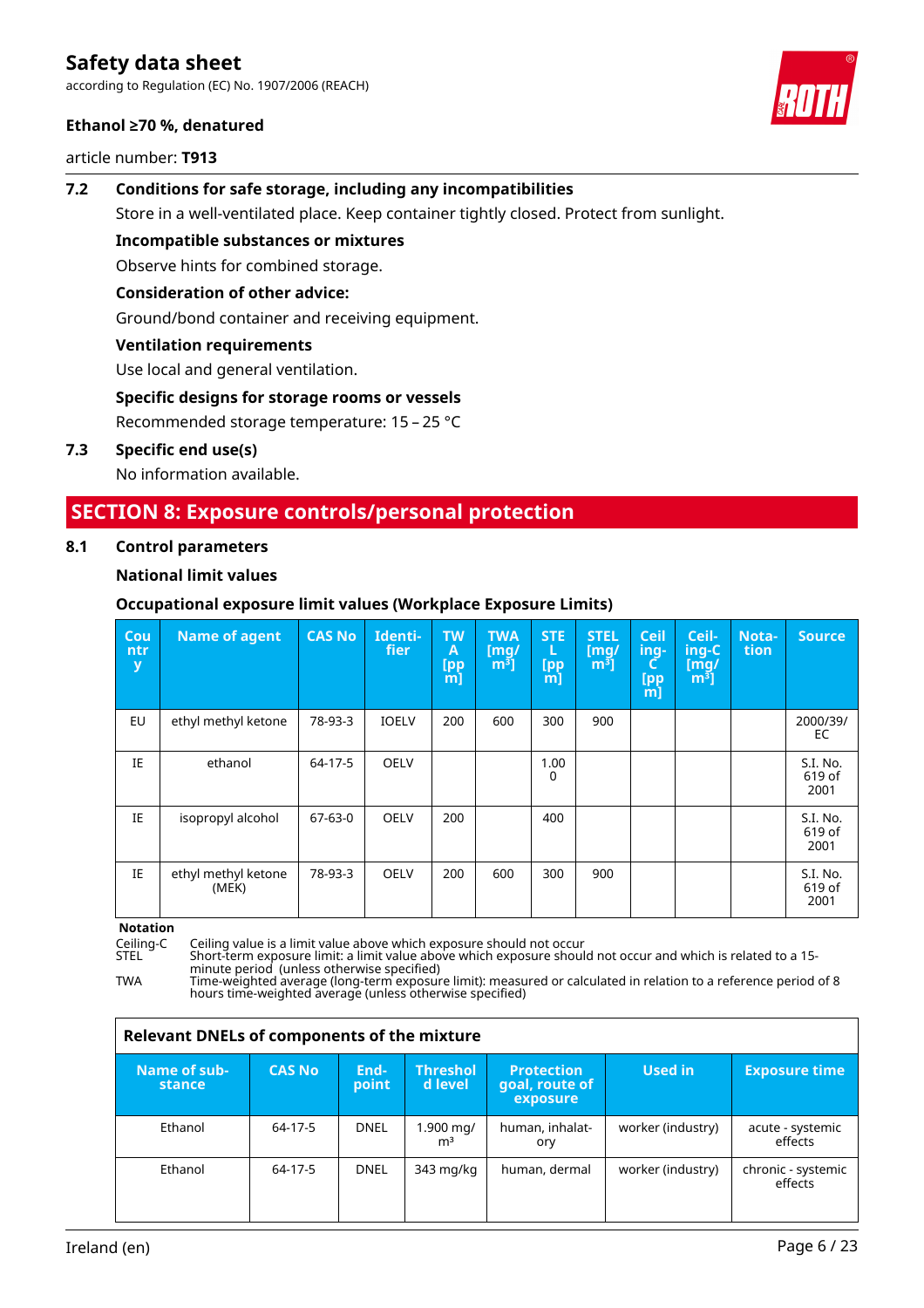according to Regulation (EC) No. 1907/2006 (REACH)



# **Ethanol ≥70 %, denatured**

article number: **T913**

| <b>Relevant DNELs of components of the mixture</b> |               |               |                                    |                                                 |                   |                               |  |  |
|----------------------------------------------------|---------------|---------------|------------------------------------|-------------------------------------------------|-------------------|-------------------------------|--|--|
| Name of sub-<br>stance                             | <b>CAS No</b> | End-<br>point | <b>Threshol</b><br>d level         | <b>Protection</b><br>goal, route of<br>exposure | <b>Used in</b>    | <b>Exposure time</b>          |  |  |
| Ethanol                                            | 64-17-5       | DNEL          | 950 mg/m $3$                       | human, inhalat-<br>ory                          | worker (industry) | chronic - systemic<br>effects |  |  |
| 2-Butanone                                         | 78-93-3       | DNEL          | $600 \text{ mg/m}^3$               | human, inhalat-<br>ory                          | worker (industry) | chronic - systemic<br>effects |  |  |
| 2-Butanone                                         | 78-93-3       | DNEL          | $1.161 \,\mathrm{mq}$<br>kg bw/day | human, dermal                                   | worker (industry) | chronic - systemic<br>effects |  |  |
| 2-Propanol                                         | $67 - 63 - 0$ | <b>DNEL</b>   | 500 mg/m $3$                       | human, inhalat-<br>ory                          | worker (industry) | chronic - systemic<br>effects |  |  |
| 2-Propanol                                         | 67-63-0       | DNEL          | 888 mg/kg<br>bw/day                | human, dermal                                   | worker (industry) | chronic - systemic<br>effects |  |  |

| <b>Relevant PNECs of components of the mixture</b> |               |               |                            |                            |                                     |                                 |  |  |
|----------------------------------------------------|---------------|---------------|----------------------------|----------------------------|-------------------------------------|---------------------------------|--|--|
| Name of sub-<br>stance                             | <b>CAS No</b> | End-<br>point | <b>Threshol</b><br>d level | <b>Organism</b>            | <b>Environmental</b><br>compartment | <b>Exposure time</b>            |  |  |
| Ethanol                                            | 64-17-5       | <b>PNEC</b>   | 0,79 $mg/m1$               | unknown                    | marine water                        | intermittent re-<br>lease       |  |  |
| Ethanol                                            | 64-17-5       | <b>PNEC</b>   | 2,75 $mg/m3$               | unknown                    | air                                 | intermittent re-<br>lease       |  |  |
| Ethanol                                            | 64-17-5       | <b>PNEC</b>   | 3,6 $mg/mcm3$              | unknown                    | freshwater sedi-<br>ment            | intermittent re-<br>lease       |  |  |
| Ethanol                                            | 64-17-5       | <b>PNEC</b>   | 580 $mg/mcm3$              | unknown                    | sewage treatment<br>plant (STP)     | intermittent re-<br>lease       |  |  |
| Ethanol                                            | 64-17-5       | <b>PNEC</b>   | 0,63 $mg/mcm3$             | unknown                    | soil                                | intermittent re-<br>lease       |  |  |
| Ethanol                                            | 64-17-5       | <b>PNEC</b>   | 0,96 $mg/m2$               | unknown                    | freshwater                          | intermittent re-<br>lease       |  |  |
| 2-Butanone                                         | 78-93-3       | <b>PNEC</b>   | 55,8 $mg/$                 | aquatic organ-<br>isms     | freshwater                          | short-term (single<br>instance) |  |  |
| 2-Butanone                                         | 78-93-3       | <b>PNEC</b>   | 55,8 $mg/$                 | aquatic organ-<br>isms     | marine water                        | short-term (single<br>instance) |  |  |
| 2-Butanone                                         | 78-93-3       | <b>PNEC</b>   | 709 $mg/1$                 | aquatic organ-<br>isms     | sewage treatment<br>plant (STP)     | short-term (single<br>instance) |  |  |
| 2-Butanone                                         | 78-93-3       | <b>PNEC</b>   | $284,7 \frac{mg}{m}$<br>kg | aquatic organ-<br>isms     | freshwater sedi-<br>ment            | short-term (single<br>instance) |  |  |
| 2-Butanone                                         | 78-93-3       | <b>PNEC</b>   | $284,7 \frac{mg}{m}$<br>kg | aquatic organ-<br>isms     | marine sediment                     | short-term (single<br>instance) |  |  |
| 2-Butanone                                         | 78-93-3       | <b>PNEC</b>   | 22,5 $mg/kq$               | terrestrial organ-<br>isms | soil                                | short-term (single<br>instance) |  |  |
| 2-Propanol                                         | 67-63-0       | <b>PNEC</b>   | 140,9 $mg/$                | aquatic organ-<br>isms     | freshwater                          | short-term (single<br>instance) |  |  |
| 2-Propanol                                         | $67 - 63 - 0$ | <b>PNEC</b>   | 140,9 $mg/$                | aquatic organ-<br>isms     | marine water                        | short-term (single<br>instance) |  |  |
| 2-Propanol                                         | $67 - 63 - 0$ | <b>PNEC</b>   | 2.251 $mg/1$               | aquatic organ-<br>isms     | sewage treatment<br>plant (STP)     | short-term (single<br>instance) |  |  |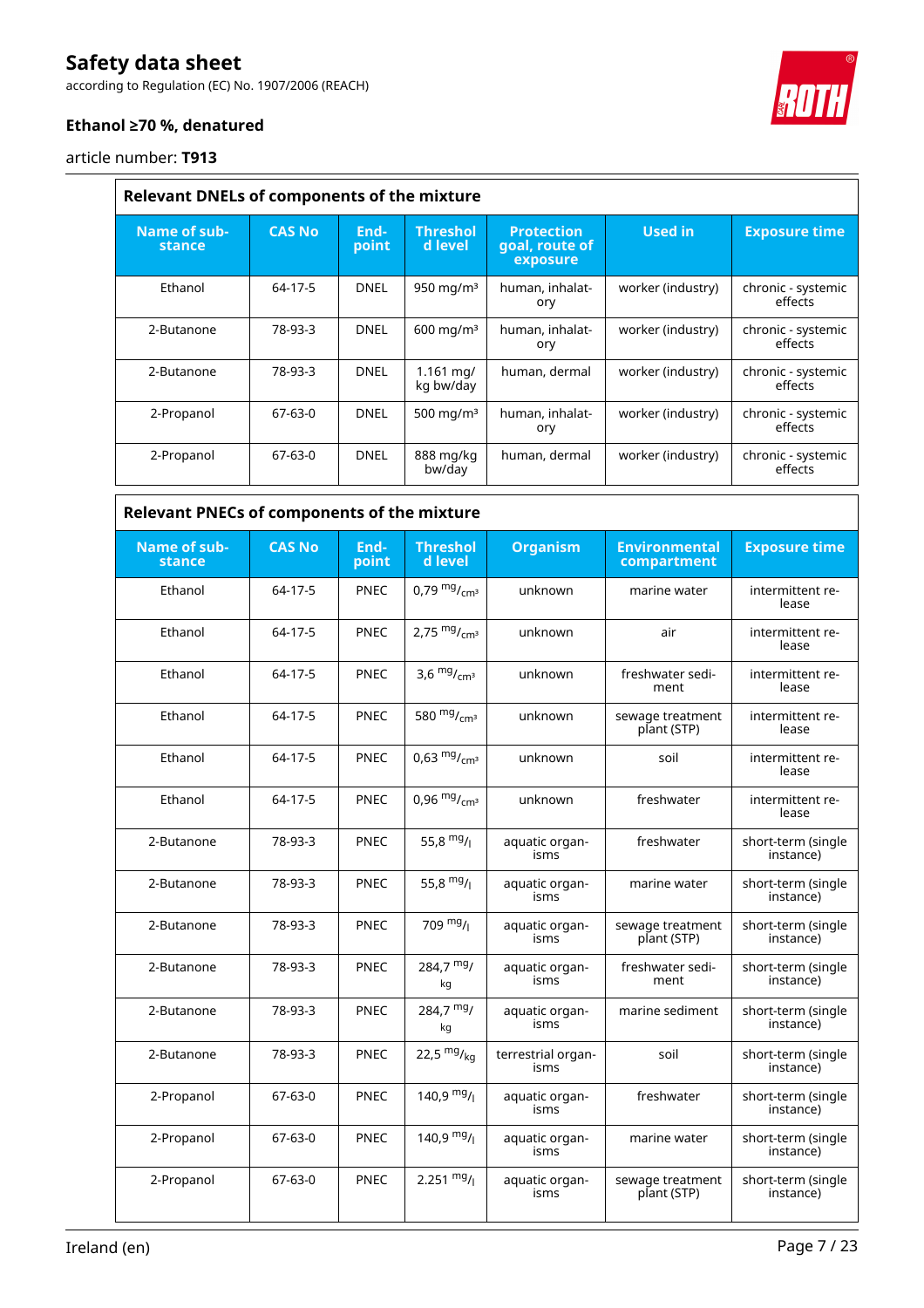according to Regulation (EC) No. 1907/2006 (REACH)



# **Ethanol ≥70 %, denatured**

article number: **T913**

| <b>Relevant PNECs of components of the mixture</b> |               |               |                            |                            |                                     |                                 |  |  |
|----------------------------------------------------|---------------|---------------|----------------------------|----------------------------|-------------------------------------|---------------------------------|--|--|
| Name of sub-<br>stance                             | <b>CAS No</b> | End-<br>point | <b>Threshol</b><br>d level | <b>Organism</b>            | <b>Environmental</b><br>compartment | <b>Exposure time</b>            |  |  |
| 2-Propanol                                         | 67-63-0       | <b>PNEC</b>   | 552 $mg/kq$                | aquatic organ-<br>isms     | freshwater sedi-<br>ment            | short-term (single<br>instance) |  |  |
| 2-Propanol                                         | 67-63-0       | <b>PNEC</b>   | 552 $mg/kq$                | aquatic organ-<br>isms     | marine sediment                     | short-term (single<br>instance) |  |  |
| 2-Propanol                                         | 67-63-0       | <b>PNEC</b>   | 28 $mg/kq$                 | terrestrial organ-<br>isms | soil                                | short-term (single<br>instance) |  |  |

#### **8.2 Exposure controls**

#### **Individual protection measures (personal protective equipment)**

#### **Eye/face protection**



Use safety goggle with side protection.

#### **Skin protection**



### **• hand protection**

Wear suitable gloves. Chemical protection gloves are suitable, which are tested according to EN 374. For special purposes, it is recommended to check the resistance to chemicals of the protective gloves mentioned above together with the supplier of these gloves. The times are approximate values from measurements at 22 ° C and permanent contact. Increased temperatures due to heated substances, body heat etc. and a reduction of the effective layer thickness by stretching can lead to a considerable reduction of the breakthrough time. If in doubt, contact manufacturer. At an approx. 1.5 times larger / smaller layer thickness, the respective breakthrough time is doubled / halved. The data apply only to the pure substance. When transferred to substance mixtures, they may only be considered as a guide.

#### **• type of material**

Butyl caoutchouc (butyl rubber)

**• material thickness**

0,5 mm

#### **• breakthrough times of the glove material**

>480 minutes (permeation: level 6)

#### **• other protection measures**

Take recovery periods for skin regeneration. Preventive skin protection (barrier creams/ointments) is recommended.

Flame-retardant protective clothing.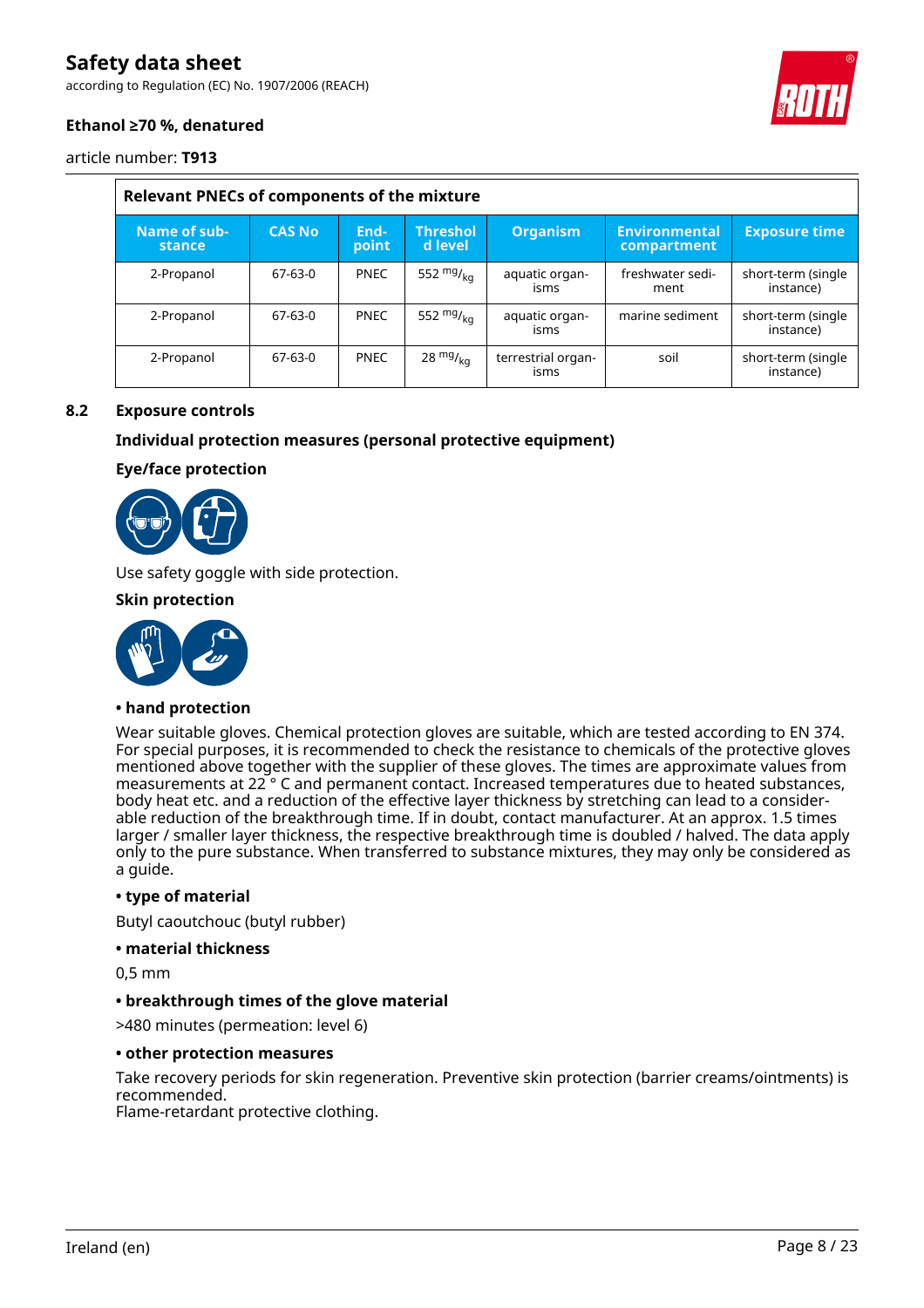according to Regulation (EC) No. 1907/2006 (REACH)

#### **Ethanol ≥70 %, denatured**

article number: **T913**

#### **Respiratory protection**



Respiratory protection necessary at: Aerosol or mist formation. Type: A (against organic gases and vapours with a boiling point of > 65 °C , colour code: Brown).

#### **Environmental exposure controls**

Keep away from drains, surface and ground water.

# **SECTION 9: Physical and chemical properties**

### **9.1 Information on basic physical and chemical properties**

| Physical state                                              | liquid                                                               |
|-------------------------------------------------------------|----------------------------------------------------------------------|
| Colour                                                      | colourless                                                           |
| Odour                                                       | like: - alcohol                                                      |
| Melting point/freezing point                                | $-114 °C$                                                            |
| Boiling point or initial boiling point and boiling<br>range | 78 °C                                                                |
| Flammability                                                | flammable liquid in accordance with GHS criteria                     |
| Lower and upper explosion limit                             | 50 g/m <sup>3</sup> - 330 g/m <sup>3</sup> /<br>3,5 vol% - 27,7 vol% |
| Flash point                                                 | $>22$ °C                                                             |
| Auto-ignition temperature                                   | 455 °C                                                               |
| Decomposition temperature                                   | not relevant                                                         |
| pH (value)                                                  | 7 (20 $^{\circ}$ C)                                                  |
| Kinematic viscosity                                         | 1,364 $\rm{mm}^2$ / <sub>s</sub> at 20 °C                            |
| Solubility(ies)                                             |                                                                      |
| Water solubility                                            | miscible in any proportion                                           |
|                                                             |                                                                      |
| Partition coefficient                                       |                                                                      |
| Partition coefficient n-octanol/water (log value):          | this information is not available                                    |
|                                                             |                                                                      |
| Vapour pressure                                             | 59 hPa at 20 °C                                                      |
|                                                             |                                                                      |
| Density                                                     | $0.88\frac{9}{\text{cm}^3}$                                          |
| Relative vapour density                                     | information on this property is not available                        |
|                                                             |                                                                      |
| Particle characteristics                                    | not relevant (liquid)                                                |
|                                                             |                                                                      |

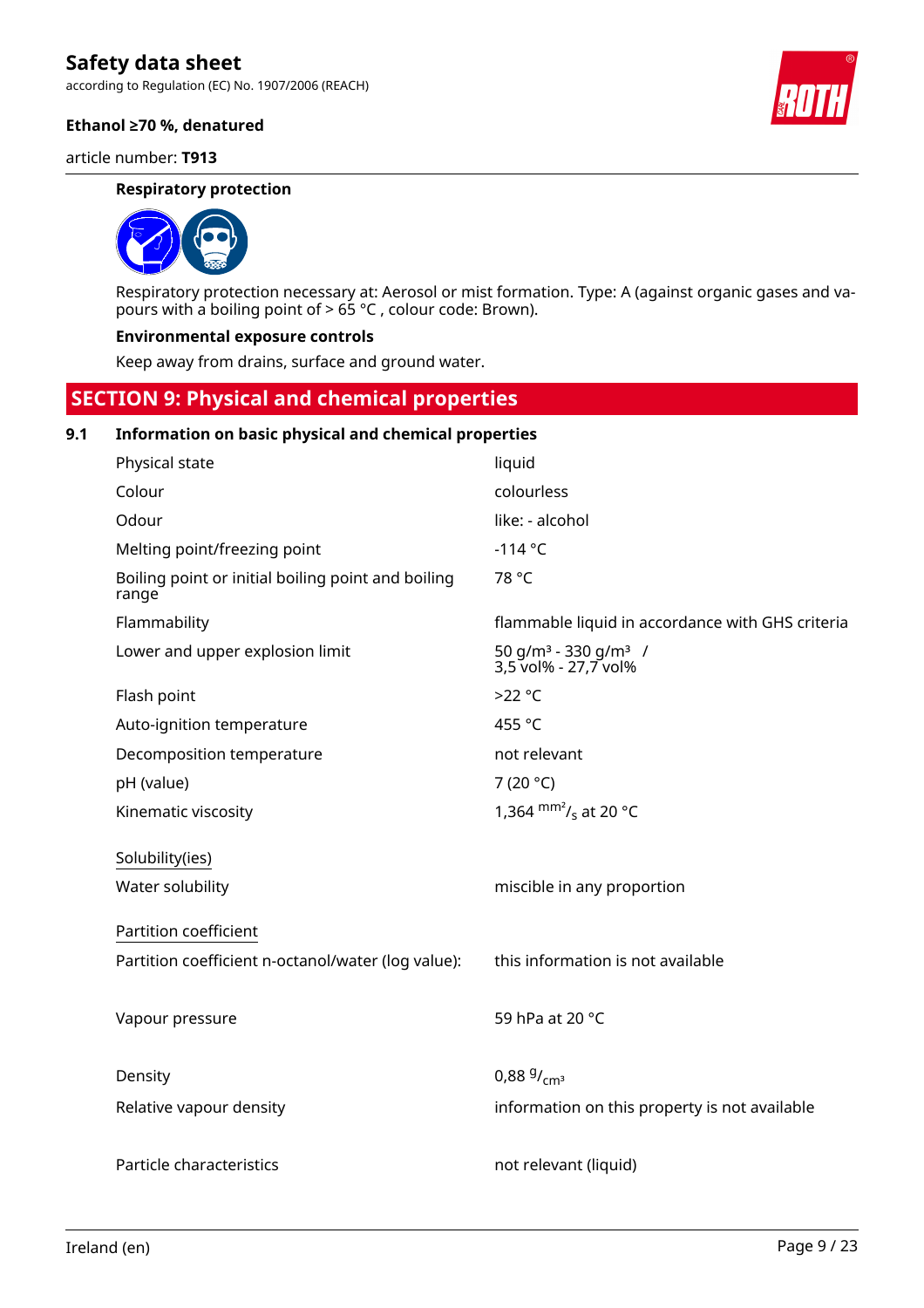according to Regulation (EC) No. 1907/2006 (REACH)

#### **Ethanol ≥70 %, denatured**

article number: **T913**



|     | Other safety parameters                                |                                                                          |  |  |  |  |  |  |
|-----|--------------------------------------------------------|--------------------------------------------------------------------------|--|--|--|--|--|--|
|     | Oxidising properties                                   | none                                                                     |  |  |  |  |  |  |
| 9.2 | <b>Other information</b>                               |                                                                          |  |  |  |  |  |  |
|     | Information with regard to physical hazard<br>classes: |                                                                          |  |  |  |  |  |  |
|     | Flammable liquids                                      |                                                                          |  |  |  |  |  |  |
|     | Sustained combustibility                               | yes, sustained combustion was observed                                   |  |  |  |  |  |  |
|     | Other safety characteristics:                          |                                                                          |  |  |  |  |  |  |
|     | Miscibility                                            | completely miscible with water                                           |  |  |  |  |  |  |
|     | Temperature class (EU, acc. to ATEX)                   | Τ1<br>Maximum permissible surface temperature on<br>the equipment: 450°C |  |  |  |  |  |  |

# **SECTION 10: Stability and reactivity**

### **10.1 Reactivity**

The mixture contains reactive substance(s). Risk of ignition. Vapours may form explosive mixtures with air.

# **If heated**

Risk of ignition.

#### **10.2 Chemical stability**

The material is stable under normal ambient and anticipated storage and handling conditions of temperature and pressure.

#### **10.3 Possibility of hazardous reactions**

**Violent reaction with:** strong oxidiser, Alkali metals, Alkaline earth metal, Acetic anhydride, Peroxides, Phosphorus oxides (e.g. P2O5), Nitric acid, Nitrate, Perchlorates, => Explosive properties

#### **10.4 Conditions to avoid**

Keep away from heat, hot surfaces, sparks, open flames and other ignition sources. No smoking.

#### **10.5 Incompatible materials**

Rubber articles, different plastics

#### **10.6 Hazardous decomposition products**

Hazardous combustion products: see section 5.

# **SECTION 11: Toxicological information**

#### **11.1 Information on hazard classes as defined in Regulation (EC) No 1272/2008**

Test data are not available for the complete mixture.

#### **Classification procedure**

The method for classification of the mixture is based on ingredients of the mixture (additivity formula).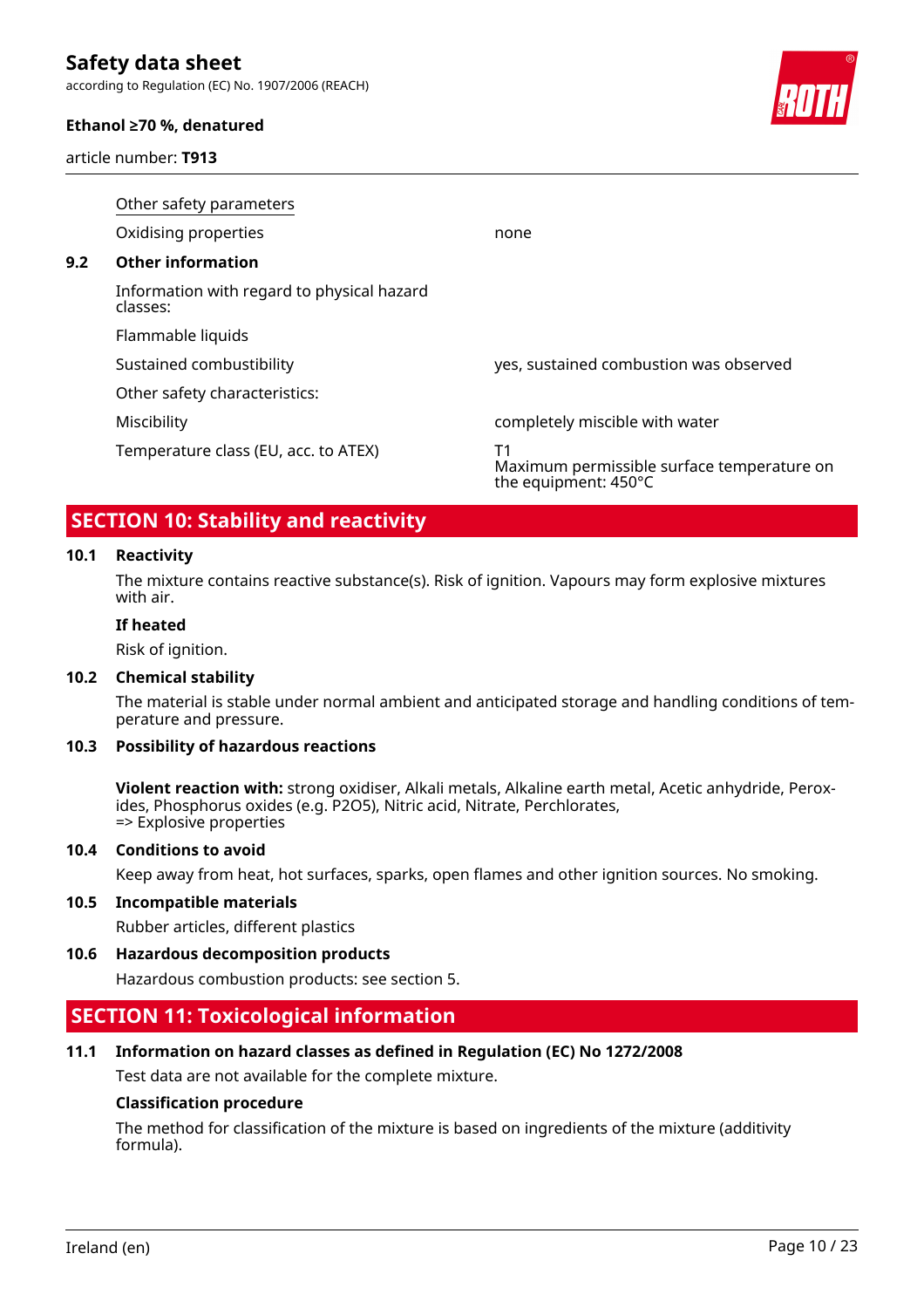according to Regulation (EC) No. 1907/2006 (REACH)

### **Ethanol ≥70 %, denatured**

article number: **T913**

### **Classification according to GHS (1272/2008/EC, CLP)**

### **Acute toxicity**

Shall not be classified as acutely toxic.

| Acute toxicity estimate (ATE) of components of the mixture |               |                       |             |  |  |
|------------------------------------------------------------|---------------|-----------------------|-------------|--|--|
| Name of substance <b>b</b>                                 | <b>CAS No</b> | <b>Exposure route</b> | <b>ATE</b>  |  |  |
| <b>Bitrex</b>                                              | 3734-33-6     | oral                  | 584 $mg/kq$ |  |  |

#### **Acute toxicity of components of the mixture**

| <b>Name of substance</b> | <b>CAS No</b> | <b>Exposure</b><br>route | <b>Endpoint</b> | <b>Value</b>     | <b>Species</b> |
|--------------------------|---------------|--------------------------|-----------------|------------------|----------------|
| Ethanol                  | 64-17-5       | inhalation: ya-<br>pour  | <b>LC50</b>     | 95,6 $mg/1/4h$   | rat            |
| Ethanol                  | 64-17-5       | oral                     | LD50            | 7.060 $mg/_{kq}$ | rat            |
| 2-Butanone               | 78-93-3       | dermal                   | LD50            | 6.480 $mg/_{kq}$ | rabbit         |
| 2-Butanone               | 78-93-3       | oral                     | LD50            | 2.054 $mg/kq$    | rat            |
| 2-Propanol               | $67-63-0$     | inhalation: va-<br>pour  | <b>LC50</b>     | 37,5 $mg/1/4h$   | rat            |
| 2-Propanol               | $67-63-0$     | oral                     | LD50            | 5.045 $mg/kq$    | rat            |
| 2-Propanol               | $67-63-0$     | dermal                   | LD50            | 12.800 $mg/kq$   | rabbit         |
| <b>Bitrex</b>            | 3734-33-6     | oral                     | LD50            | 584 $mg/_{kq}$   | rat            |

### **Skin corrosion/irritation**

Shall not be classified as corrosive/irritant to skin.

#### **Serious eye damage/eye irritation**

Causes serious eye irritation.

#### **Respiratory or skin sensitisation**

Shall not be classified as a respiratory or skin sensitiser.

### **Germ cell mutagenicity**

Shall not be classified as germ cell mutagenic.

# **Carcinogenicity**

Shall not be classified as carcinogenic.

### **Reproductive toxicity**

Shall not be classified as a reproductive toxicant.

#### **Specific target organ toxicity - single exposure**

Shall not be classified as a specific target organ toxicant (single exposure).

### **Specific target organ toxicity - repeated exposure**

Shall not be classified as a specific target organ toxicant (repeated exposure).

#### **Aspiration hazard**

Shall not be classified as presenting an aspiration hazard.

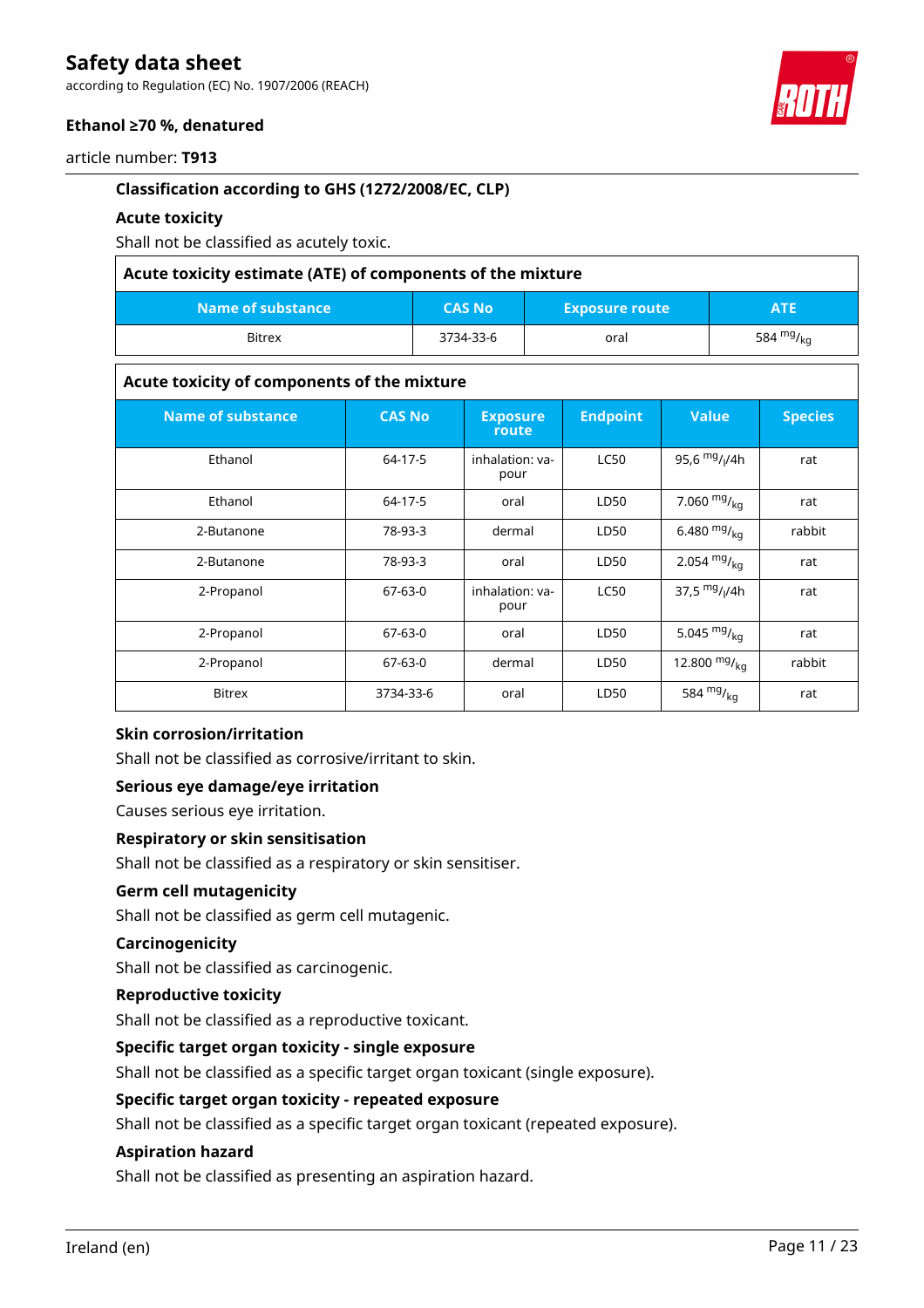according to Regulation (EC) No. 1907/2006 (REACH)

#### **Ethanol ≥70 %, denatured**





#### **Symptoms related to the physical, chemical and toxicological characteristics**

#### **• If swallowed**

vomiting, abdominal pain, nausea, Causes damage to liver through prolonged or repeated exposure if swallowed, loss of righting reflex, and ataxia

#### **• If in eyes**

Causes serious eye irritation

#### **• If inhaled**

drowsiness, narcosis, vertigo, breathing difficulties, Inebriation

#### **• If on skin**

Prolonged or repeated skin contact may cause removal of natural fat from the skin resulting in dermatitis (skin inflammation)

#### **• Other information**

none

#### **11.2 Endocrine disrupting properties**

None of the ingredients are listed.

#### **11.3 Information on other hazards**

There is no additional information.

# **SECTION 12: Ecological information**

### **12.1 Toxicity**

Shall not be classified as hazardous to the aquatic environment.

| Aquatic toxicity (acute) of components of the mixture |                |                 |                         |                       |                         |  |
|-------------------------------------------------------|----------------|-----------------|-------------------------|-----------------------|-------------------------|--|
| Name of sub-<br>stance                                | <b>CAS No.</b> | <b>Endpoint</b> | <b>Value</b>            | <b>Species</b>        | <b>Exposure</b><br>time |  |
| Ethanol                                               | 64-17-5        | <b>LC50</b>     | $8.140 \frac{mg}{L}$    | orfe (Leuciscus idus) | 96 h                    |  |
| Ethanol                                               | 64-17-5        | <b>EC50</b>     | $9.000 - 14.000$<br>mg/ | daphnia magna         | 48 h                    |  |
| 2-Butanone                                            | 78-93-3        | <b>LC50</b>     | 2.993 $mg/$             | fish                  | 96 h                    |  |
| 2-Butanone                                            | 78-93-3        | <b>EC50</b>     | 308 $mg/1$              | aquatic invertebrates | 48 h                    |  |
| 2-Butanone                                            | 78-93-3        | ErC50           | $2.029$ mg/i            | algae                 | 96 h                    |  |
| 2-Propanol                                            | 67-63-0        | <b>LC50</b>     | 9.640 $mg/$             | Pimephales promelas   | 96 h                    |  |

| Aquatic toxicity (chronic) of components of the mixture |               |                 |               |                       |                         |  |  |
|---------------------------------------------------------|---------------|-----------------|---------------|-----------------------|-------------------------|--|--|
| Name of sub-<br>stance                                  | <b>CAS No</b> | <b>Endpoint</b> | <b>Value</b>  | <b>Species</b>        | <b>Exposure</b><br>time |  |  |
| 2-Propanol                                              | 67-63-0       | <b>LC50</b>     | $>10.000$ mg/ | aquatic invertebrates | 24 h                    |  |  |

### **Biodegradation**

Data are not available.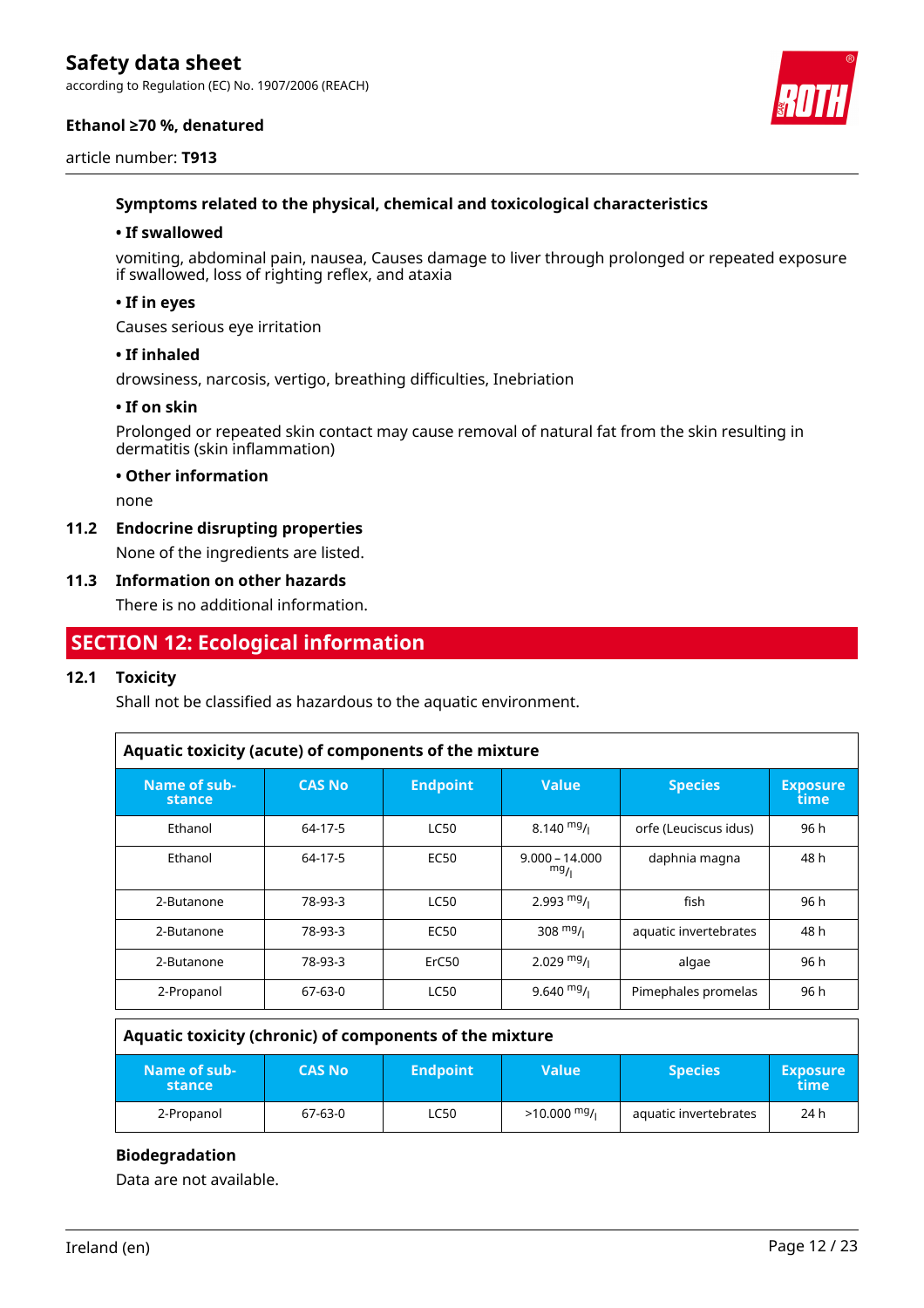according to Regulation (EC) No. 1907/2006 (REACH)



### **Ethanol ≥70 %, denatured**

article number: **T913**

#### **12.2 Process of degradability**

# **Degradability of components of the mixture**

| Name of<br>substance | <b>CAS No</b> | <b>Process</b>        | Degrada-<br>tion rate | <b>Time</b>     | <b>Method</b>                             | <b>Source</b> |
|----------------------|---------------|-----------------------|-----------------------|-----------------|-------------------------------------------|---------------|
| Ethanol              | 64-17-5       | biotic/abiotic        | 94 %                  | d               |                                           |               |
| 2-Butanone           | 78-93-3       | oxygen deple-<br>tion | 98 %                  | 28 d            |                                           | <b>ECHA</b>   |
| 2-Propanol           | $67-63-0$     | biotic/abiotic        | 95 %                  | 21 <sub>d</sub> | modifizierter<br>OECD Screen-<br>ing Test |               |
| 2-Propanol           | 67-63-0       | oxygen deple-<br>tion | 53 %                  | 5 d             |                                           | <b>ECHA</b>   |

# **12.3 Bioaccumulative potential**

Data are not available.

| Bioaccumulative potential of components of the mixture |               |            |                                    |                 |  |  |  |
|--------------------------------------------------------|---------------|------------|------------------------------------|-----------------|--|--|--|
| Name of substance                                      | <b>CAS No</b> | <b>BCF</b> | Log KOW                            | <b>BOD5/COD</b> |  |  |  |
| Ethanol                                                | 64-17-5       |            | $-0.31$                            |                 |  |  |  |
| 2-Butanone                                             | 78-93-3       |            | 0,3 (pH value: 7, 40 $^{\circ}$ C) |                 |  |  |  |
| 2-Propanol                                             | 67-63-0       |            | 0.05                               |                 |  |  |  |

#### **12.4 Mobility in soil**

Data are not available.

# **12.5 Results of PBT and vPvB assessment** Data are not available.

# **12.6 Endocrine disrupting properties**

None of the ingredients are listed.

#### **12.7 Other adverse effects**

Data are not available.

# **SECTION 13: Disposal considerations**

#### **13.1 Waste treatment methods**



This material and its container must be disposed of as hazardous waste. Dispose of contents/container in accordance with local/regional/national/international regulations.

#### **Sewage disposal-relevant information**

Do not empty into drains.

#### **Waste treatment of containers/packagings**

It is a dangerous waste; only packagings which are approved (e.g. acc. to ADR) may be used.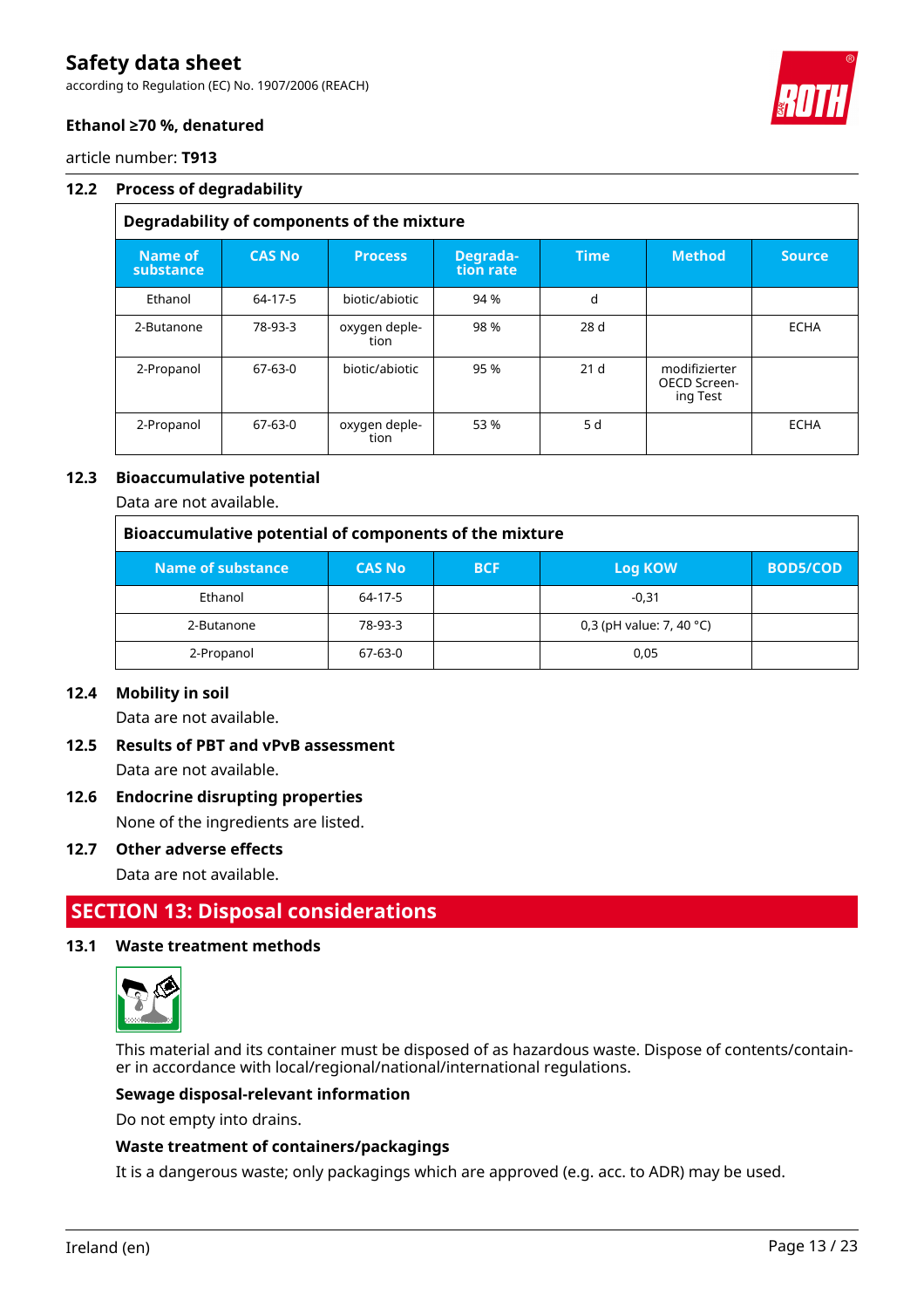according to Regulation (EC) No. 1907/2006 (REACH)





article number: **T913**

#### **13.2 Relevant provisions relating to waste**

The allocation of waste identity numbers/waste descriptions must be carried out according to the EEC, specific to the industry and process. Waste catalogue ordinance (Germany).

#### **13.3 Remarks**

Waste shall be separated into the categories that can be handled separately by the local or national waste management facilities. Please consider the relevant national or regional provisions.

# **SECTION 14: Transport information**

| 14.1 | UN number or ID number            |                                                                            |
|------|-----------------------------------|----------------------------------------------------------------------------|
|      | ADR/RID/ADN                       | <b>UN 1170</b>                                                             |
|      | IMDG-Code                         | <b>UN 1170</b>                                                             |
|      | ICAO-TI                           | <b>UN 1170</b>                                                             |
| 14.2 | UN proper shipping name           |                                                                            |
|      | ADR/RID/ADN                       | ETHANOL SOLUTION                                                           |
|      | IMDG-Code                         | ETHANOL SOLUTION                                                           |
|      | <b>ICAO-TI</b>                    | Ethanol solution                                                           |
| 14.3 | <b>Transport hazard class(es)</b> |                                                                            |
|      | ADR/RID/ADN                       | 3                                                                          |
|      | IMDG-Code                         | 3                                                                          |
|      | <b>ICAO-TI</b>                    | 3                                                                          |
| 14.4 | <b>Packing group</b>              |                                                                            |
|      | ADR/RID/ADN                       | $\rm II$                                                                   |
|      | IMDG-Code                         | $\rm II$                                                                   |
|      | <b>ICAO-TI</b>                    | II                                                                         |
| 14.5 | <b>Environmental hazards</b>      | non-environmentally hazardous acc. to the dan-<br>gerous goods regulations |

### **14.6 Special precautions for user**

Provisions for dangerous goods (ADR) should be complied within the premises.

# **14.7 Maritime transport in bulk according to IMO instruments**

The cargo is not intended to be carried in bulk.

### **14.8 Information for each of the UN Model Regulations**

# **Transport of dangerous goods by road, rail and inland waterway (ADR/RID/ADN) - Additional information**

| Proper shipping name                  | ETHANOL SOLUTION                       |
|---------------------------------------|----------------------------------------|
| Particulars in the transport document | UN1170, ETHANOL SOLUTION, 3, II, (D/E) |
| Classification code                   | F1                                     |
| Danger label(s)                       | ₹                                      |

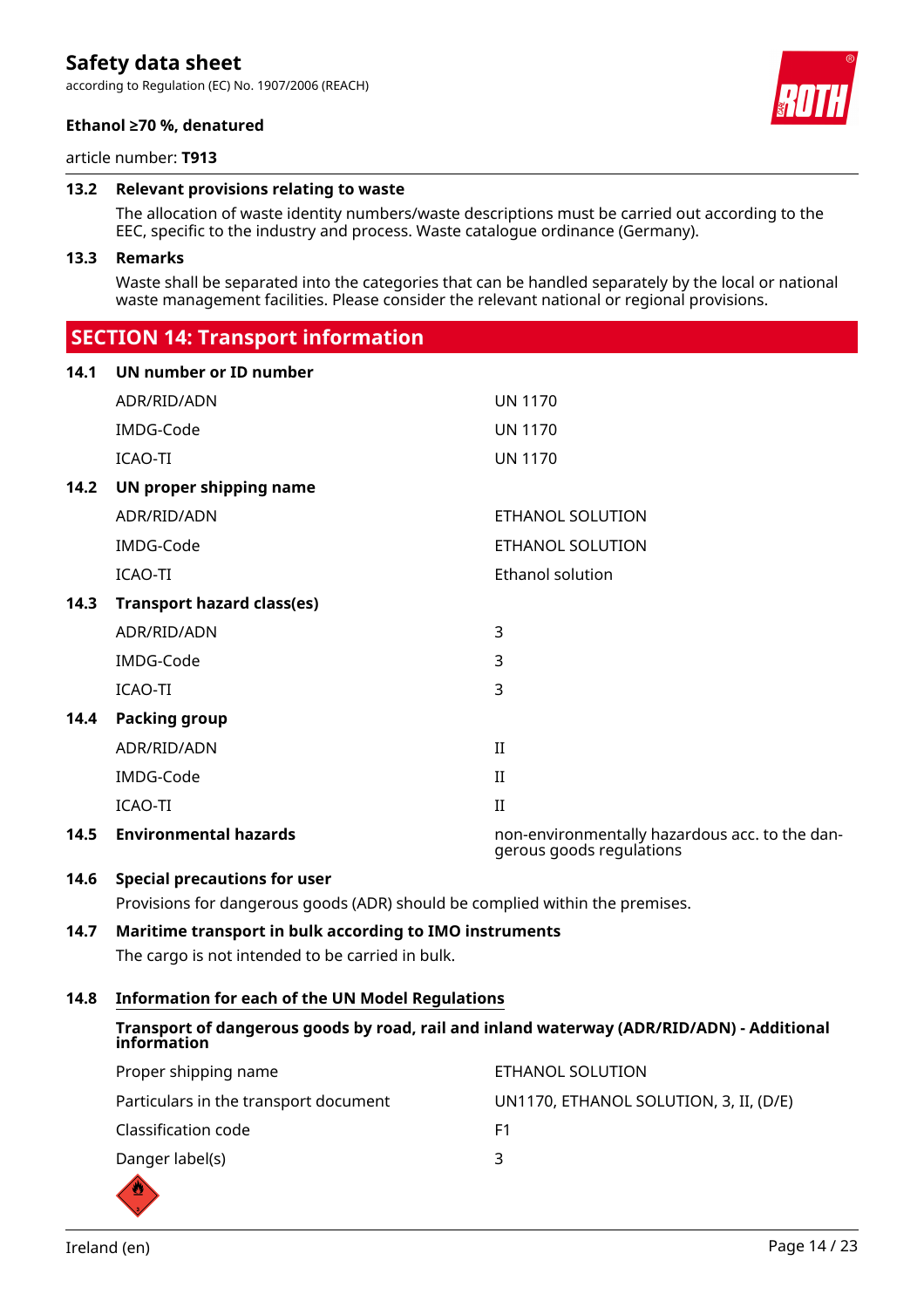according to Regulation (EC) No. 1907/2006 (REACH)

# **Ethanol ≥70 %, denatured**





| Special provisions (SP)                                                            | 144,601                                     |
|------------------------------------------------------------------------------------|---------------------------------------------|
| Excepted quantities (EQ)                                                           | E <sub>2</sub>                              |
| Limited quantities (LQ)                                                            | 1 <sub>L</sub>                              |
| Transport category (TC)                                                            | $\overline{2}$                              |
| Tunnel restriction code (TRC)                                                      | D/E                                         |
| Hazard identification No                                                           | 33                                          |
| <b>International Maritime Dangerous Goods Code (IMDG) - Additional information</b> |                                             |
| Proper shipping name                                                               | ETHANOL SOLUTION                            |
| Particulars in the shipper's declaration                                           | UN1170, ETHANOL SOLUTION, 3, II, >22°C c.c. |
| Marine pollutant                                                                   |                                             |
| Danger label(s)                                                                    | 3                                           |
|                                                                                    |                                             |
| Special provisions (SP)                                                            | 144                                         |
| Excepted quantities (EQ)                                                           | E <sub>2</sub>                              |
| Limited quantities (LQ)                                                            | 1 <sub>L</sub>                              |
| EmS                                                                                | $F-E$ , S-D                                 |
| Stowage category                                                                   | A                                           |
| International Civil Aviation Organization (ICAO-IATA/DGR) - Additional information |                                             |
| Proper shipping name                                                               | <b>Ethanol solution</b>                     |
| Particulars in the shipper's declaration                                           | UN1170, Ethanol solution, 3, II             |
| Danger label(s)                                                                    | 3                                           |
|                                                                                    |                                             |
| Special provisions (SP)                                                            | A3, A58, A180                               |
| Excepted quantities (EQ)                                                           | E <sub>2</sub>                              |
| Limited quantities (LQ)                                                            | 1 <sub>L</sub>                              |

# **SECTION 15: Regulatory information**

**15.1 Safety, health and environmental regulations/legislation specific for the substance or mixture Relevant provisions of the European Union (EU) Restrictions according to REACH, Annex XVII**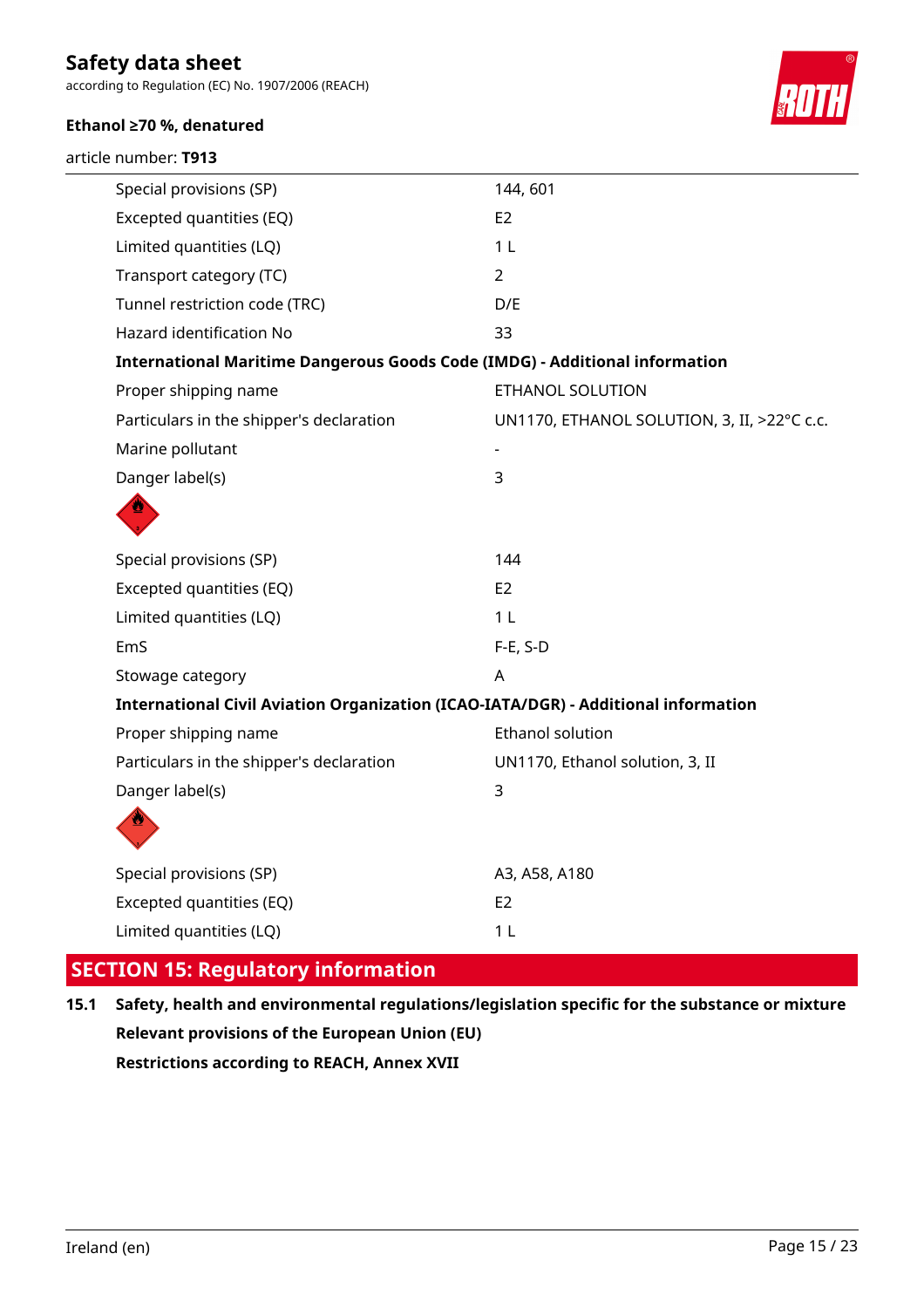according to Regulation (EC) No. 1907/2006 (REACH)



### **Ethanol ≥70 %, denatured**

article number: **T913**

| Dangerous substances with restrictions (REACH, Annex XVII) |                                                                                                          |               |                    |           |  |
|------------------------------------------------------------|----------------------------------------------------------------------------------------------------------|---------------|--------------------|-----------|--|
| <b>Name of substance</b>                                   | <b>Name acc. to inventory</b>                                                                            | <b>CAS No</b> | <b>Restriction</b> | <b>No</b> |  |
| Ethanol                                                    | this product meets the criteria for<br>classification in accordance with Reg-<br>ulation No 1272/2008/EC |               | R <sub>3</sub>     | 3         |  |
| Ethanol                                                    | flammable / pyrophoric                                                                                   |               | R40                | 40        |  |
| Ethanol                                                    | substances in tattoo inks and perman-<br>ent make-up                                                     |               | <b>R75</b>         | 75        |  |
| 2-Propanol                                                 | flammable / pyrophoric                                                                                   |               | R40                | 40        |  |
| 2-Propanol                                                 | substances in tattoo inks and perman-<br>ent make-up                                                     |               | <b>R75</b>         | 75        |  |
| 2-Butanone                                                 | flammable / pyrophoric                                                                                   |               | R40                | 40        |  |
| 2-Butanone                                                 | substances in tattoo inks and perman-<br>ent make-up                                                     |               | <b>R75</b>         | 75        |  |

#### **Legend**

R3 1. Shall not be used in:

- ornamental articles intended to produce light or colour effects by means of different phases, for example in ornamental lamps and ashtrays,

- tricks and jokes,

- games for one or more participants, or any article intended to be used as such, even with ornamental aspects,

2. Articles not complying with paragraph 1 shall not be placed on the market.

3. Shall not be placed on the market if they contain a colouring agent, unless required for fiscal reasons, or perfume, or both, if they:

— can be used as fuel in decorative oil lamps for supply to the general public, and

— present an aspiration hazard and are labelled with H304.

4. Decorative oil lamps for supply to the general public shall not be placed on the market unless they conform to the European Standard on Decorative oil lamps (EN 14059) adopted by the European Committee for Standardisation (CEN).

5. Without prejudice to the implementation of other Union provisions relating to the classification, labelling and packaging of substances and mixtures, suppliers shall ensure, before the placing on the market, that the following requirements are met:

(a) lamp oils, labelled with H304, intended for supply to the general public are visibly, legibly and indelibly marked as follows: "Keep lamps filled with this liquid out of the reach of children"; and, by 1 December 2010, "Just a sip of lamp oil – or even sucking the wick of lamps – may lead to life-threatening lung damage";

(b) grill lighter fluids, labelled with H304, intended for supply to the general public are legibly and indelibly marked by 1 December 2010 as follows: 'Just a sip of grill lighter fluid may lead to life threatening lung damage'; (c) lamps oils and grill lighters, labelled with H304, intended for supply to the general public are packaged in black

opaque containers not exceeding 1 litre by 1 December 2010.'; R40 1. Shall not be used, as substance or as mixtures in aerosol dispensers where these aerosol dispensers are intended

for supply to the general public for entertainment and decorative purposes such as the following: - metallic glitter intended mainly for decoration,

- artificial snow and frost,

- 'whoopee' cushions,

- silly string aerosols,

- imitation excrement,

- horns for parties,

- decorative flakes and foams,

- artificial cobwebs, - stink bombs.

2. Without prejudice to the application of other Community provisions on the classification, packaging and labelling of substances, suppliers shall ensure before the placing on the market that the packaging of aerosol dispensers referred to above is marked visibly, legibly and indelibly with:

'For professional users only'.

3. By way of derogation, paragraphs 1 and 2 shall not apply to the aerosol dispensers referred to Article 8 (1a) of Council Directive 75/324/EEC (2).

4. The aerosol dispensers referred to in paragraphs 1 and 2 shall not be placed on the market unless they conform to the requirements indicated.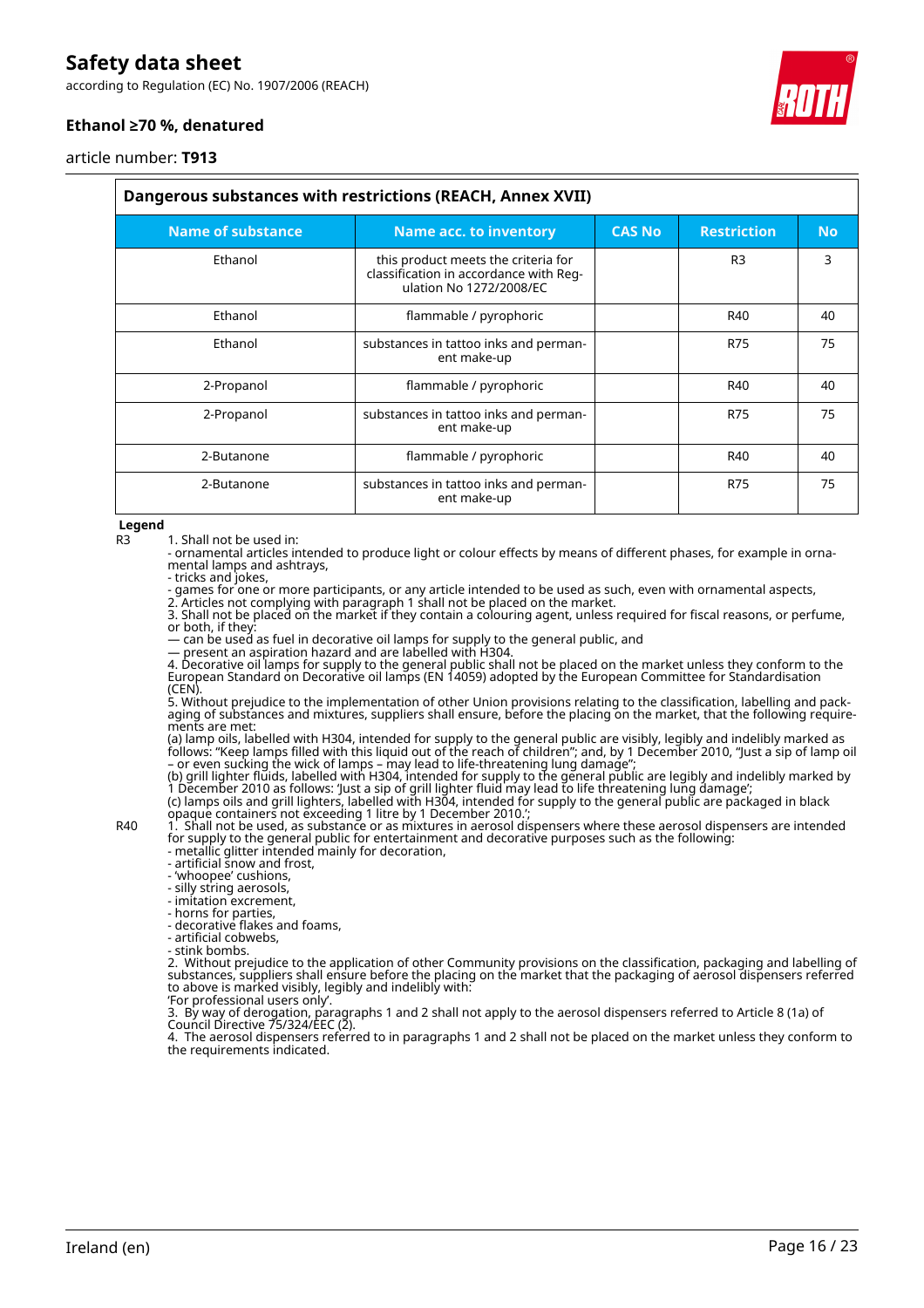according to Regulation (EC) No. 1907/2006 (REACH)

### **Ethanol ≥70 %, denatured**

#### article number: **T913**



#### **Legend**

R75 1. Shall not be placed on the market in mixtures for use for tattooing purposes, and mixtures containing any such substances shall not be used for tattooing purposes, after 4 January 2022 if the substance or substances in question is or are present in the following circumstances:

(a) in the case of a substance classified in Part 3 of Annex VI to Regulation (EC) No 1272/2008 as carcinogen category 1A, 1B or 2, or germ cell mutagen category 1A, 1B or 2, the substance is present in the mixture in a concentration equal to or greater than 0,00005 % by weight;

(b) in the case of a substance classified in Part 3 of Annex VI to Regulation (EC) No 1272/2008 as reproductive toxicant category 1A, 1B or 2, the substance is present in the mixture in a concentration equal to or greater than 0,001 % by weight;

(c) in the case of a substance classified in Part 3 of Annex VI to Regulation (EC) No 1272/2008 as skin sensitiser category 1, 1A or 1B, the substance is present in the mixture in a concentration equal to or greater than 0,001 % by weight;

(d) in the case of a substance classified in Part 3 of Annex VI to Regulation (EC) No 1272/2008 as skin corrosive category 1, 1A, 1B or 1C or skin irritant category 2, or as serious eye damage category 1 or eye irritant category 2, the substance is present in the mixture in a concentration equal to or greater than: (i) 0,1 % by weight, if the substance is used solely as a pH regulator;

(ii) 0,01 % by weight, in all other cases;

(e) in the case of a substance listed in Annex II to Regulation (EC) No 1223/2009 (\*1), the substance is present in the mixture in a concentration equal to or greater than 0,00005 % by weight;

(f) in the case of a substance for which a condition of one or more of the following kinds is specified in column g (Product type, Body parts) of the table in Annex IV to Regulation (EC) No 1223/2009, the substance is present in the mixture in a concentration equal to or greater than 0,00005 % by weight: (i) "Rinse-off products";

(ii) "Not to be used in products applied on mucous membranes";

(iii) "Not to be used in eye products";

(g) in the case of a substance for which a condition is specified in column h (Maximum concentration in ready for use preparation) or column i (Other) of the table in Annex IV to Regulation (EC) No 1223/2009, the substance is present in the mixture in a concentration, or in some other way, that does not accord with the condition specified in that column; (h) in the case of a substance listed in Appendix 13 to this Annex, the substance is present in the mixture in a concentration equal to or greater than the concentration limit specified for that substance in that Appendix. 2. For the purposes of this entry use of a mixture "for tattooing purposes" means injection or introduction of the mixture into a person's skin, mucous membrane or eyeball, by any process or procedure (including procedures com-

monly referred to as permanent make-up, cosmetic tattooing, micro-blading and micro-pigmentation), with the aim of making a mark or design on his or her body.

3. If a substance not listed in Appendix 13 falls within more than one of points (a) to (g) of paragraph 1, the strictest concentration limit laid down in the points in question shall apply to that substance. If a substance listed in Appendix 13 also falls within one or more of points (a) to (g) of paragraph 1, the concentration limit laid down in point (h) of paragraph 1 shall apply to that substance.

4. By way of derogation, paragraph 1 shall not apply to the following substances until 4 January 2023:

(a) Pigment Blue 15:3 (CI 74160, EC No 205-685-1, CAS No 147-14-8);

(b) Pigment Green 7 (CI 74260, EC No 215-524-7, CAS No 1328-53-6).

5. If Part 3 of Annex VI to Regulation (EC) No 1272/2008 is amended after 4 January 2021 to classify or re-classify a substance such that the substance then becomes caught by point (a), (b), (c) or (d) of paragraph 1 of this entry, or such that it then falls within a different one of those points from the one within which it fell previously, and the date of application of that new or revised classification is after the date referred to in paragraph 1 or, as the case may be, paragraph 4 of this entry, that amendment shall, for the purposes of applying this entry to that substance, be treated as taking effect on the date of application of that new or revised classification.

6. If Annex II or Annex IV to Regulation (EC) No 1223/2009 is amended after 4 January 2021 to list or change the listing of a substance such that the substance then becomes caught by point (e), (f) or (g) of paragraph 1 of this entry, or such that it then falls within a different one of those points from the one within which it fell previously, and the amendment takes effect after the date referred to in paragraph 1 or, as the case may be, paragraph 4 of this entry,

that amendment shall, for the purposes of applying this entry to that substance, be treated as taking effect from the date falling 18 months after entry into force of the act by which that amendment was made.

7. Suppliers placing a mixture on the market for use for tattooing purposes shall ensure that, after 4 January 2022, the mixture is marked with the following information:

(a) the statement "Mixture for use in tattoos or permanent make-up";

(b) a reference number to uniquely identify the batch;

(c) the list of ingredients in accordance with the nomenclature established in the glossary of common ingredient names pursuant to Article 33 of Regulation (EC) No 1223/2009, or in the absence of a common ingredient name, the IUPAC name. In the absence of a common ingredient name or IUPAC name, the CAS and EC number. Ingredients shall be listed in descending order by weight or volume of the ingredients at the time of formulation. "Ingredient" means any substance added during the process of formulation and present in the mixture for use for tattooing purposes. Impurities shall not be regarded as ingredients. If the name of a substance, used as ingredient within the meaning of this entry, is already required to be stated on the label in accordance with Regulation (EC) No 1272/2008, that ingredient does not need to be marked in accordance with this Regulation;

(d) the additional statement "pH regulator" for substances falling under point (d)(i) of paragraph 1;

(e) the statement "Contains nickel. Can cause allergic reactions." if the mixture contains nickel below the concentration limit specified in Appendix 13;

(f) the statement "Contains chromium (VI). Can cause allergic reactions." if the mixture contains chromium (VI) below the concentration limit specified in Appendix 13;

(g) safety instructions for use insofar as they are not already required to be stated on the label by Regulation (EC) No 1272/2008.

The information shall be clearly visible, easily legible and marked in a way that is indelible.<br>The information shall be written in the official language(s) of the Member State(s) where the mixture is placed on the<br>market,

Where necessary because of the size of the package, the information listed in the first subparagraph, except for point (a), shall be included instead in the instructions for use.

Before using a mixture for tattooing purposes, the person using the mixture shall provide the person undergoing the procedure with the information marked on the package or included in the instructions for use pursuant to this paragraph.

8. Mixtures that do not contain the statement "Mixture for use in tattoos or permanent make-up" shall not be used for tattooing purposes.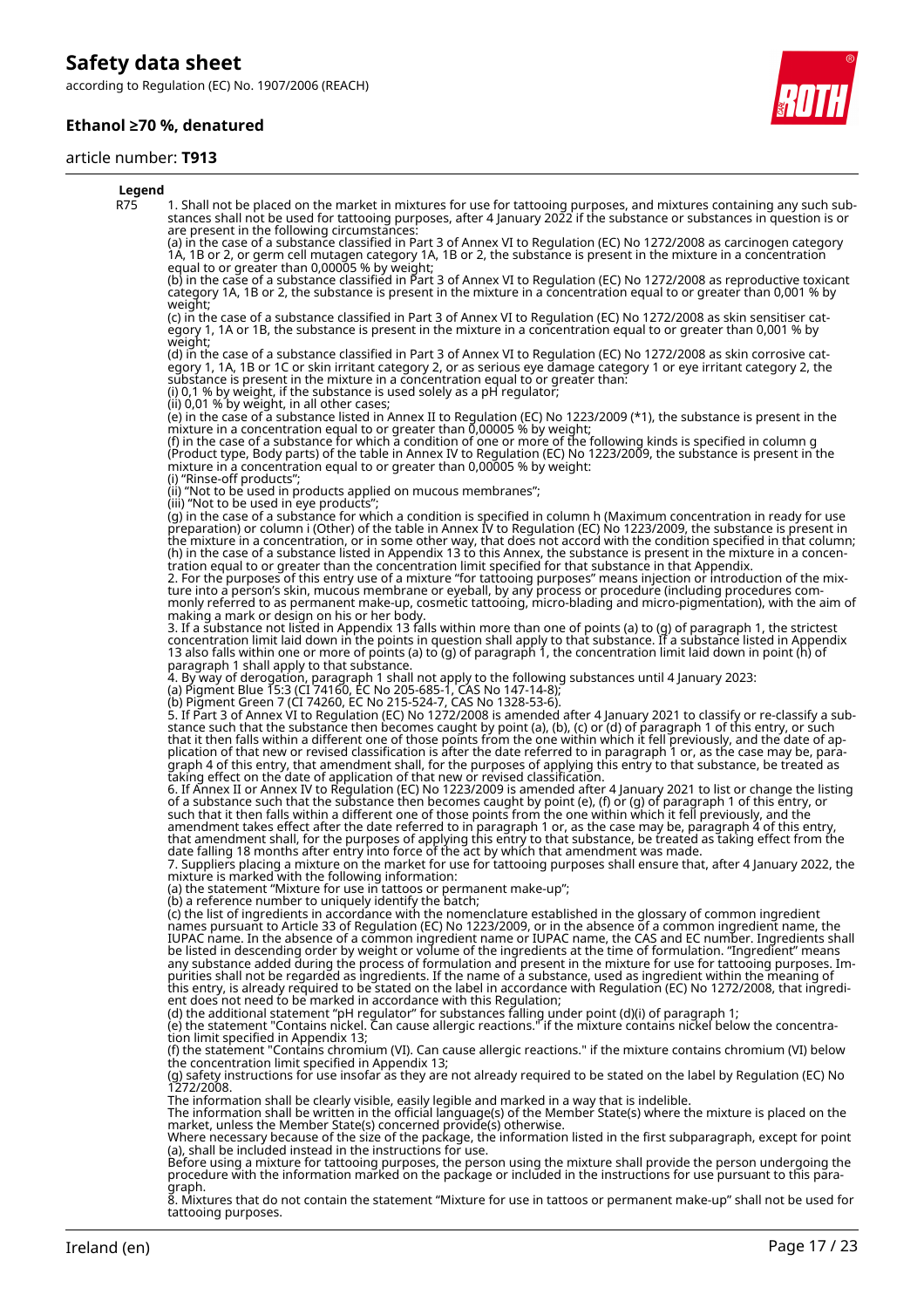according to Regulation (EC) No. 1907/2006 (REACH)

### **Ethanol ≥70 %, denatured**

#### article number: **T913**

#### **Legend**

9. This entry does not apply to substances that are gases at temperature of 20 °C and pressure of 101,3 kPa, or generate a vapour pressure of more than 300 kPa at temperature of 50 °C, with the exception of formaldehyde (CAS No 50- 00-0, EC No 200-001-8).

10. This entry does not apply to the placing on the market of a mixture for use for tattooing purposes, or to the use of a mixture for tattooing purposes, when placed on the market exclusively as a medical device or an accessory to a medical device, within the meaning of Regulation (EU) 2017/745, or when used exclusively as a medical device or an accessory to a medical device, within the same meaning. Where the placing on the market or use may not be exclusively as a medical device or an accessory to a medical device, the requirements of Regulation (EU) 2017/745 and of this Regulation shall apply cumulatively.

#### **List of substances subject to authorisation (REACH, Annex XIV)/SVHC - candidate list**

None of the ingredients are listed. (Or Concentration of the substance in a mixture: <0.1 % Mass concentration)

#### **Seveso Directive**

|                  | 2012/18/EU (Seveso III)               |                                                                                            |        |              |  |  |  |
|------------------|---------------------------------------|--------------------------------------------------------------------------------------------|--------|--------------|--|--|--|
| <b>No</b>        | Dangerous substance/hazard categories | Qualifying quantity (tonnes) for the application of lower and upper-tier re-<br>quirements |        | <b>Notes</b> |  |  |  |
| P <sub>5</sub> c | flammable liquids (cat. 2, 3)         | 5.000                                                                                      | 50.000 | 51)          |  |  |  |

#### **Notation**

51) Flammable liquids, categories 2 or 3 not covered by P5a and P5b

#### **Deco-Paint Directive**

| <b>VOC</b><br><b>Content</b> | --<br>%<br>∼ |
|------------------------------|--------------|
|                              |              |

#### **Industrial Emissions Directive (IED)**

| <b>VOC content</b> | 72 % |
|--------------------|------|
|                    |      |

#### **Directive on the restriction of the use of certain hazardous substances in electrical and electronic equipment (RoHS)**

none of the ingredients are listed

#### **Regulation concerning the establishment of a European Pollutant Release and Transfer Register (PRTR)**

none of the ingredients are listed

#### **Water Framework Directive (WFD)**

| <b>Name of substance</b> | Name acc. to inventory                                                                                                                                                                                                                                                                                       | <b>CAS No</b> | <b>Listed in</b> | <b>Remarks</b> |
|--------------------------|--------------------------------------------------------------------------------------------------------------------------------------------------------------------------------------------------------------------------------------------------------------------------------------------------------------|---------------|------------------|----------------|
| Ethanol                  | Substances and preparations, or<br>the breakdown products of such,<br>which have been proved to pos-<br>sess carcinogenic or mutagenic<br>properties or properties which<br>may affect steroidogenic, thyroid,<br>reproduction or other endocrine-<br>related functions in or via the<br>aquatic environment |               | A)               |                |

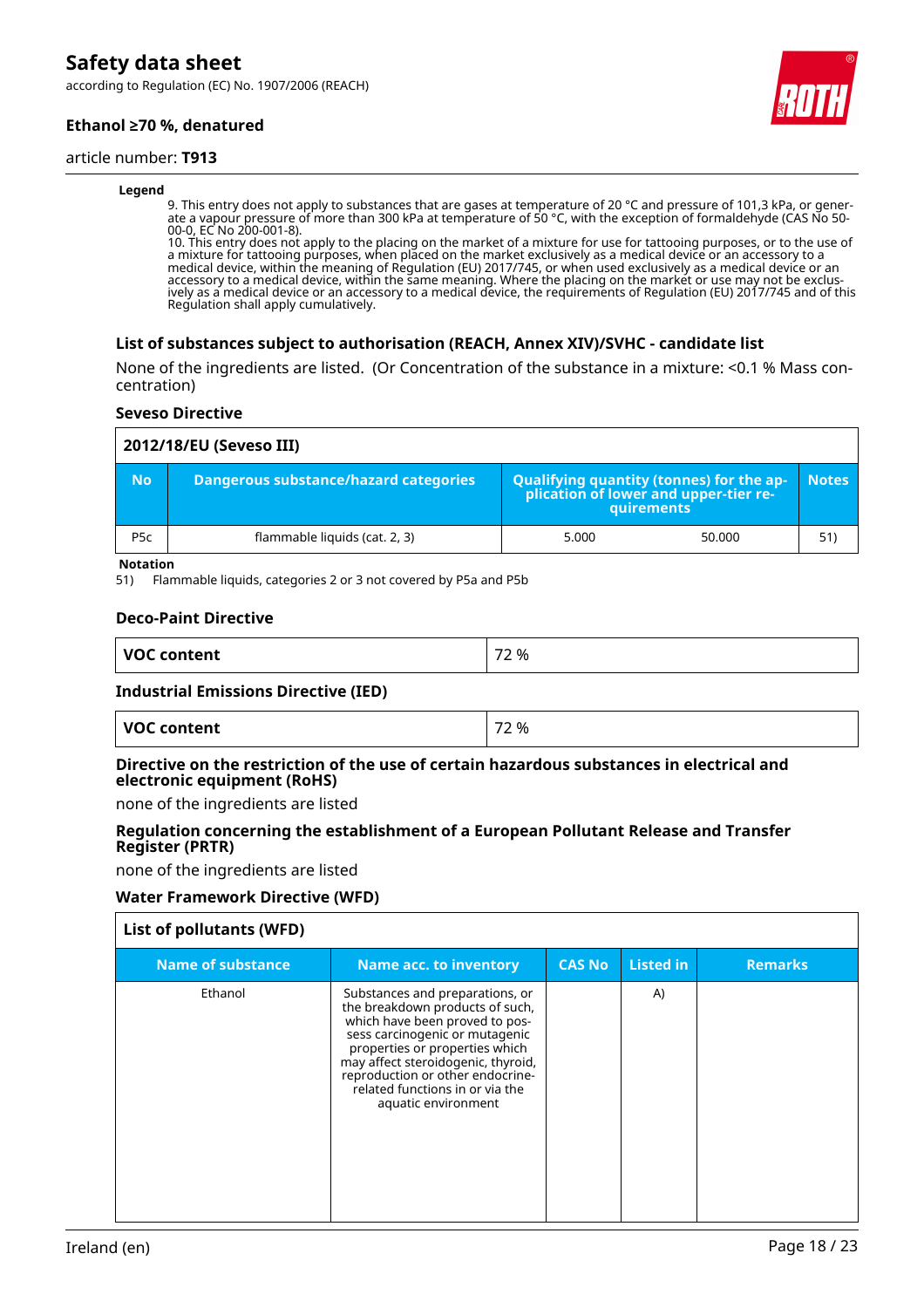according to Regulation (EC) No. 1907/2006 (REACH)



# **Ethanol ≥70 %, denatured**

article number: **T913**

| List of pollutants (WFD) |                                                                                                                                                                                                                                                                                                              |               |           |                |
|--------------------------|--------------------------------------------------------------------------------------------------------------------------------------------------------------------------------------------------------------------------------------------------------------------------------------------------------------|---------------|-----------|----------------|
| Name of substance        | <b>Name acc. to inventory</b>                                                                                                                                                                                                                                                                                | <b>CAS No</b> | Listed in | <b>Remarks</b> |
| 2-Propanol               | Substances and preparations, or<br>the breakdown products of such,<br>which have been proved to pos-<br>sess carcinogenic or mutagenic<br>properties or properties which<br>may affect steroidogenic, thyroid,<br>reproduction or other endocrine-<br>related functions in or via the<br>aquatic environment |               | A)        |                |

**Legend**

A) Indicative list of the main pollutants

### **Regulation on the marketing and use of explosives precursors**

none of the ingredients are listed

#### **Regulation on drug precursors**

| Name of substance \ | <b>CAS No</b> | <b>Classification</b> | <b>CN Code</b> | <b>Threshold</b><br><b>level</b> |
|---------------------|---------------|-----------------------|----------------|----------------------------------|
| 2-Butanone          | 78-93-3       | Category 3            | 2914 12 00     |                                  |

#### **Regulation on substances that deplete the ozone layer (ODS)**

none of the ingredients are listed

#### **Regulation concerning the export and import of hazardous chemicals (PIC)**

none of the ingredients are listed

#### **Regulation on persistent organic pollutants (POP)**

none of the ingredients are listed

#### **Other information**

Directive 94/33/EC on the protection of young people at work. Observe employment restrictions under the Maternity Protection Directive (92/85/EEC) for expectant or nursing mothers.

### **UN Convention against Illicit Traffic in Narcotic Drugs and Psychotropic Substances**

| Name of substance | <b>CAS No</b> | Listed in | <b>HS</b> code |
|-------------------|---------------|-----------|----------------|
| 2-Butanone        | 78-93-3       | Table II  | 2914.12        |

#### **National inventories**

| <b>Country</b> | <b>Inventory</b> | <b>Status</b>                  |
|----------------|------------------|--------------------------------|
| AU             | <b>AICS</b>      | all ingredients are listed     |
| CA             | <b>DSL</b>       | all ingredients are listed     |
| <b>CN</b>      | <b>IECSC</b>     | all ingredients are listed     |
| <b>EU</b>      | <b>ECSI</b>      | all ingredients are listed     |
| <b>EU</b>      | REACH Reg.       | all ingredients are listed     |
| JP             | <b>CSCL-ENCS</b> | not all ingredients are listed |
| JP             | <b>ISHA-ENCS</b> | not all ingredients are listed |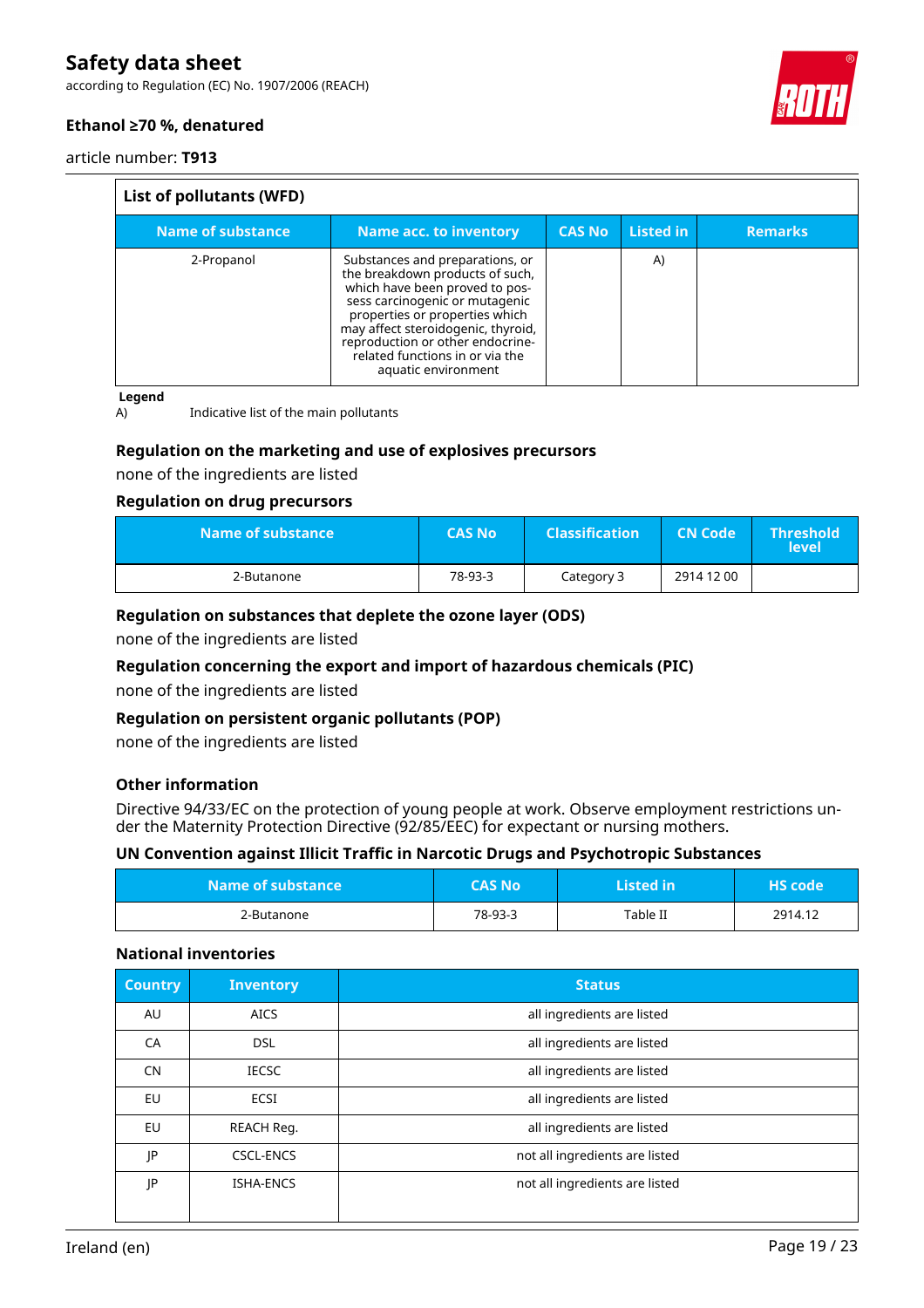according to Regulation (EC) No. 1907/2006 (REACH)



# **Ethanol ≥70 %, denatured**

#### article number: **T913**

| <b>Country</b> | <b>Inventory</b>   | <b>Status</b>                  |
|----------------|--------------------|--------------------------------|
| <b>KR</b>      | KECI               | all ingredients are listed     |
| <b>MX</b>      | <b>INSO</b>        | all ingredients are listed     |
| NZ             | NZI <sub>O</sub> C | all ingredients are listed     |
| PH             | <b>PICCS</b>       | all ingredients are listed     |
| <b>TR</b>      | <b>CICR</b>        | not all ingredients are listed |
| TW             | <b>TCSI</b>        | all ingredients are listed     |
| US.            | <b>TSCA</b>        | all ingredients are listed     |

#### **Legend**

| AICS  | Australian Inventory of Chemical Substances                             |
|-------|-------------------------------------------------------------------------|
| CICR  | Chemical Inventory and Control Regulation                               |
|       | CSCL-ENCS List of Existing and New Chemical Substances (CSCL-ENCS)      |
| DSL.  | Domestic Substances List (DSL)                                          |
| ECSI  | EC Substance Inventory (EINECS, ELINCS, NLP)                            |
| IECSC | Inventory of Existing Chemical Substances Produced or Imported in China |
| INSO  | National Inventory of Chemical Substances                               |
|       | ISHA-ENCS Inventory of Existing and New Chemical Substances (ISHA-ENCS) |
| KECI  | Korea Existing Chemicals Inventory                                      |
| NZIoC | New Zealand Inventory of Chemicals                                      |
| PICCS | Philippine Inventory of Chemicals and Chemical Substances (PICCS)       |
|       | REACH Reg. REACH registered substances                                  |
| TCSI  | Taiwan Chemical Substance Inventory                                     |
| TSCA  | Toxic Substance Control Act                                             |

#### **15.2 Chemical Safety Assessment**

Chemical safety assessments for substances in this mixture were not carried out.

# **SECTION 16: Other information**

### **Indication of changes (revised safety data sheet)**

Alignment to regulation: Regulation (EC) No. 1907/2006 (REACH), amended by 2020/878/EU

| <b>Section</b> | <b>Former entry (text/value)</b>                      | <b>Actual entry (text/value)</b>                                                                                                                                          | Safety-<br>relev-<br>ant |
|----------------|-------------------------------------------------------|---------------------------------------------------------------------------------------------------------------------------------------------------------------------------|--------------------------|
| 2.1            |                                                       | Classification according to Regulation (EC) No<br>1272/2008 (CLP):<br>change in the listing (table)                                                                       | yes                      |
| 2.1            |                                                       | The most important adverse physicochemical,<br>human health and environmental effects:<br>The product is combustible and can be ignited<br>by potential ignition sources. | yes                      |
| 2.3            | Other hazards:<br>There is no additional information. | Other hazards                                                                                                                                                             | yes                      |
| 2.3            |                                                       | Results of PBT and vPvB assessment:<br>This mixture does not contain any substances<br>that are assessed to be a PBT or a vPvB.                                           | yes                      |

Restructuring: section 9, section 14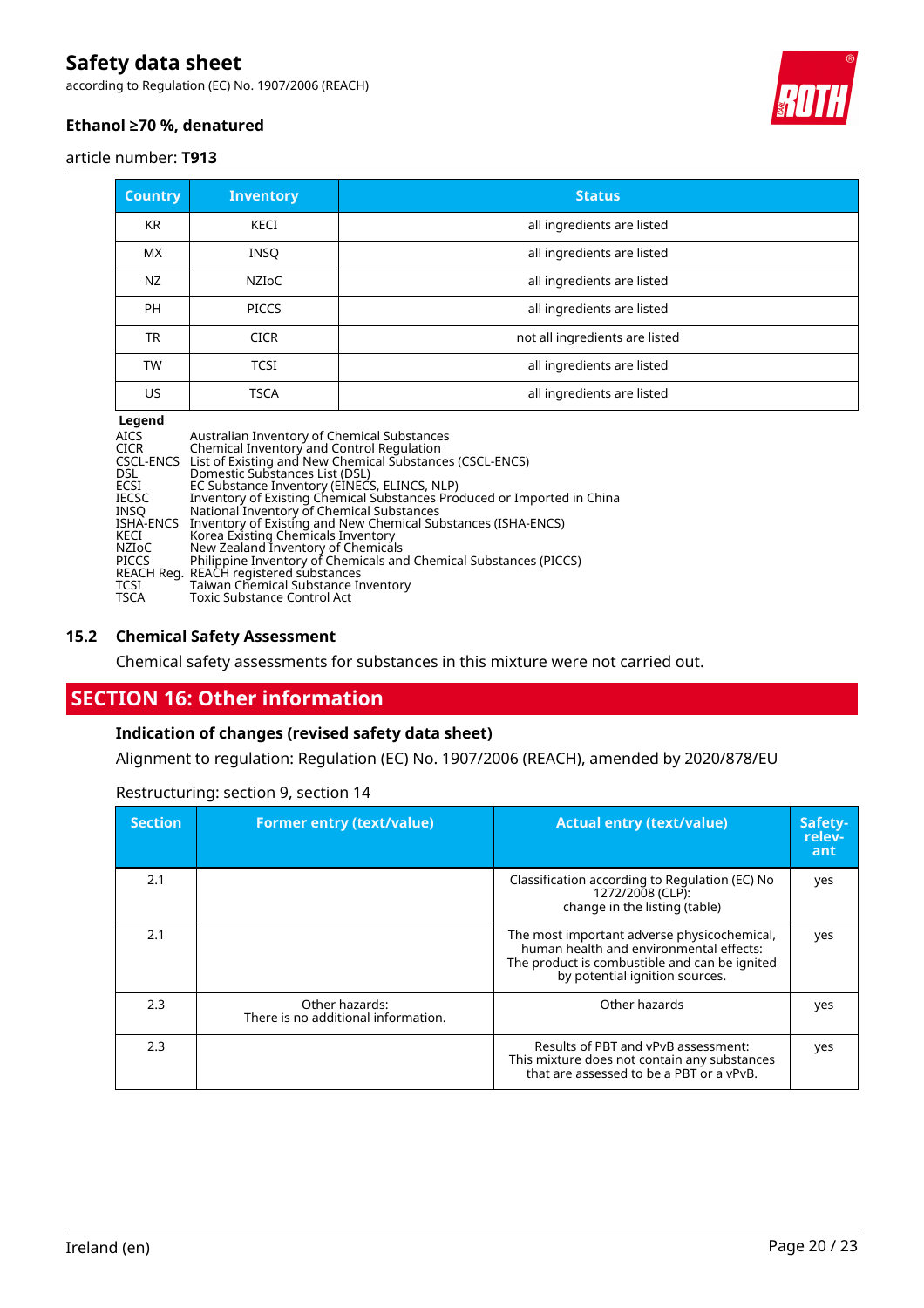according to Regulation (EC) No. 1907/2006 (REACH)



# **Ethanol ≥70 %, denatured**

article number: **T913**

# **Abbreviations and acronyms**

| Abbr.         | <b>Descriptions of used abbreviations</b>                                                                                                                                                                                       |
|---------------|---------------------------------------------------------------------------------------------------------------------------------------------------------------------------------------------------------------------------------|
| 2000/39/EC    | Commission Directive establishing a first list of indicative occupational exposure limit values in imple-<br>mentation of Council Directive 98/24/EC                                                                            |
| Acute Tox.    | Acute toxicity                                                                                                                                                                                                                  |
| <b>ADN</b>    | Accord européen relatif au transport international des marchandises dangereuses par voies de naviga-<br>tion intérieures (European Agreement concerning the International Carriage of Dangerous Goods by In-<br>land Waterways) |
| <b>ADR</b>    | Accord relatif au transport international des marchandises dangereuses par route (Agreement concern-<br>ing the International Carriage of Dangerous Goods by Road)                                                              |
| ADR/RID/ADN   | Agreements concerning the International Carriage of Dangerous Goods by Road/Rail/Inland Waterways<br>(ADR/RID/ADN)                                                                                                              |
| <b>ATE</b>    | <b>Acute Toxicity Estimate</b>                                                                                                                                                                                                  |
| <b>BCF</b>    | <b>Bioconcentration factor</b>                                                                                                                                                                                                  |
| <b>BOD</b>    | Biochemical Oxygen Demand                                                                                                                                                                                                       |
| CAS           | Chemical Abstracts Service (service that maintains the most comprehensive list of chemical substances)                                                                                                                          |
| Ceiling-C     | Ceiling value                                                                                                                                                                                                                   |
| <b>CLP</b>    | Regulation (EC) No 1272/2008 on classification, labelling and packaging of substances and mixtures                                                                                                                              |
| CN Code       | Combined Nomenclature                                                                                                                                                                                                           |
| COD           | Chemical oxygen demand                                                                                                                                                                                                          |
| <b>DGR</b>    | Dangerous Goods Regulations (see IATA/DGR)                                                                                                                                                                                      |
| <b>DNEL</b>   | Derived No-Effect Level                                                                                                                                                                                                         |
| <b>EC50</b>   | Effective Concentration 50 %. The EC50 corresponds to the concentration of a tested substance causing<br>50 % changes in response (e.g. on growth) during a specified time interval                                             |
| EC No         | The EC Inventory (EINECS, ELINCS and the NLP-list) is the source for the seven-digit EC number, an identi-<br>fier of substances commercially available within the EU (European Union)                                          |
| <b>EINECS</b> | European Inventory of Existing Commercial Chemical Substances                                                                                                                                                                   |
| <b>ELINCS</b> | European List of Notified Chemical Substances                                                                                                                                                                                   |
| EmS           | <b>Emergency Schedule</b>                                                                                                                                                                                                       |
| ErC50         | $\equiv$ EC50: in this method, that concentration of test substance which results in a 50 % reduction in either<br>growth (EbC50) or growth rate (ErC50) relative to the control                                                |
| Eye Dam.      | Seriously damaging to the eye                                                                                                                                                                                                   |
| Eye Irrit.    | Irritant to the eye                                                                                                                                                                                                             |
| Flam. Liq.    | Flammable liquid                                                                                                                                                                                                                |
| GHS           | "Globally Harmonized System of Classification and Labelling of Chemicals" developed by the United Na-<br>tions                                                                                                                  |
| HS            | Harmonized Commodity Description and Coding System (Harmonized System, drawn up by the World<br>Customs Organisation)                                                                                                           |
| <b>IARC</b>   | International Agency for Research on Cancer                                                                                                                                                                                     |
| IATA          | <b>International Air Transport Association</b>                                                                                                                                                                                  |
| IATA/DGR      | Dangerous Goods Regulations (DGR) for the air transport (IATA)                                                                                                                                                                  |
| <b>ICAO</b>   | International Civil Aviation Organization                                                                                                                                                                                       |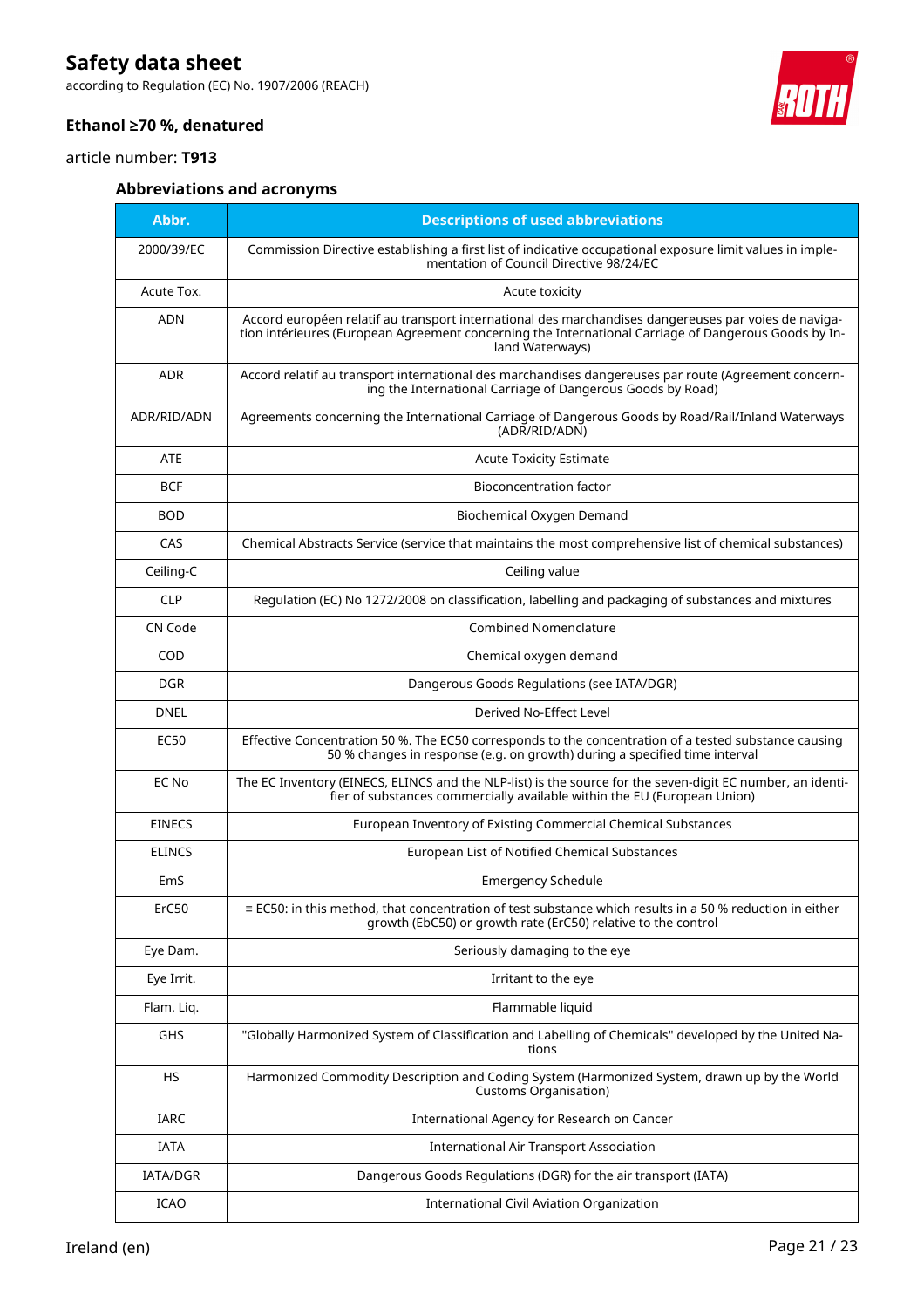according to Regulation (EC) No. 1907/2006 (REACH)



# **Ethanol ≥70 %, denatured**

#### article number: **T913**

| Abbr.                   | <b>Descriptions of used abbreviations</b>                                                                                                                                    |
|-------------------------|------------------------------------------------------------------------------------------------------------------------------------------------------------------------------|
| <b>ICAO-TI</b>          | Technical instructions for the safe transport of dangerous goods by air                                                                                                      |
| <b>IMDG</b>             | International Maritime Dangerous Goods Code                                                                                                                                  |
| IMDG-Code               | International Maritime Dangerous Goods Code                                                                                                                                  |
| index No                | The Index number is the identification code given to the substance in Part 3 of Annex VI to Regulation<br>(EC) No 1272/2008                                                  |
| <b>IOELV</b>            | Indicative occupational exposure limit value                                                                                                                                 |
| <b>LC50</b>             | Lethal Concentration 50%: the LC50 corresponds to the concentration of a tested substance causing 50 %<br>lethality during a specified time interval                         |
| LD50                    | Lethal Dose 50 %: the LD50 corresponds to the dose of a tested substance causing 50 % lethality during a<br>specified time interval                                          |
| log KOW                 | n-Octanol/water                                                                                                                                                              |
| <b>NLP</b>              | No-Longer Polymer                                                                                                                                                            |
| <b>PBT</b>              | Persistent, Bioaccumulative and Toxic                                                                                                                                        |
| PNEC                    | <b>Predicted No-Effect Concentration</b>                                                                                                                                     |
| ppm                     | Parts per million                                                                                                                                                            |
| <b>REACH</b>            | Registration, Evaluation, Authorisation and Restriction of Chemicals                                                                                                         |
| <b>RID</b>              | Règlement concernant le transport International ferroviaire des marchandises Dangereuses (Regula-<br>tions concerning the International carriage of Dangerous goods by Rail) |
| S.I. No. 619 of<br>2001 | Safety, Health and Welfare at Work (Chemical Agents) Regulations 2001                                                                                                        |
| <b>STEL</b>             | Short-term exposure limit                                                                                                                                                    |
| <b>STOT SE</b>          | Specific target organ toxicity - single exposure                                                                                                                             |
| <b>SVHC</b>             | Substance of Very High Concern                                                                                                                                               |
| <b>TWA</b>              | Time-weighted average                                                                                                                                                        |
| <b>VOC</b>              | Volatile Organic Compounds                                                                                                                                                   |
| vPvB                    | Very Persistent and very Bioaccumulative                                                                                                                                     |

#### **Key literature references and sources for data**

Regulation (EC) No 1272/2008 on classification, labelling and packaging of substances and mixtures. Regulation (EC) No. 1907/2006 (REACH), amended by 2020/878/EU.

Transport of dangerous goods by road, rail and inland waterway (ADR/RID/ADN). International Maritime Dangerous Goods Code (IMDG). Dangerous Goods Regulations (DGR) for the air transport (IATA).

#### **Classification procedure**

Physical and chemical properties. The classification is based on tested mixture. Health hazards. Environmental hazards. The method for classification of the mixture is based on ingredients of the mixture (additivity formula).